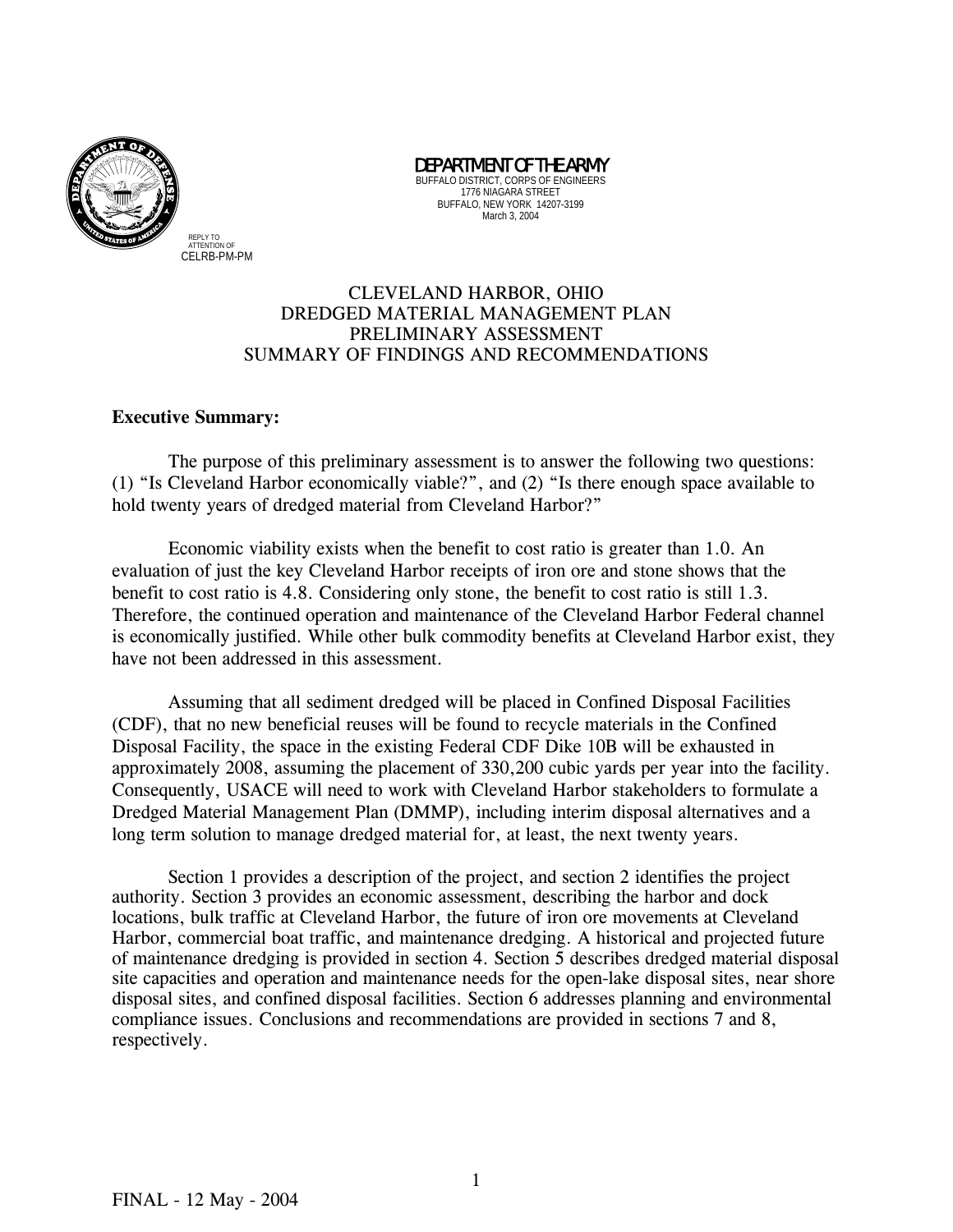#### **1. PROJECT NAME AND DESCRIPTION**

Cleveland Harbor, Cuyahoga County, Ohio (PWI 003430), is located on the south shore of Lake Erie at the mouth of the Cuyahoga River. The port is 28 miles east of Lorain, Ohio and 33 miles west of Fairport, Ohio (Figure 1). Cleveland Harbor is a major commercial port on Lake Erie. Cleveland Harbor tonnages in 2000 were 14,391,000 short tons and in 2002 11,400,000 short tons. Iron ore and limestone account for 76% of the ports activity. Iron ore receipts (6,746,000 short tons in 2000) are received at Cuyahoga River docks located near the head of navigation and on Whiskey Island for transshipment to inland steel plants. Limestone receipts (4,115,000 short tons in 2000) are destined for docks located on the Old River, and the middle and upper portion of the Cuyahoga River. The limestone is used by a local steel company and the building trades.

The harbor consists of a lakefront, breakwater protected outer harbor (Figure 2) and an inner harbor (Figure 3). The inner harbor is the lower deep draft section of the Cuyahoga River, and the connecting Old River. Authorized and maintained channel dimensions are presented in Table 1.

|                              | <b>TABLE 1</b><br>AUTHORIZED AND MAINTAINED CHANNEL DIMENSIONS (LWD) |             |                       |                           |                           |                        |                                  |  |  |  |  |
|------------------------------|----------------------------------------------------------------------|-------------|-----------------------|---------------------------|---------------------------|------------------------|----------------------------------|--|--|--|--|
| <b>CWIS</b><br><b>NUMBER</b> | <b>REACH OR</b><br><b>SEGMENT</b>                                    |             | NOMINAL CHANNEL DEPTH | NOMINAL CHANNEL WIDTH     |                           | MAX.<br><b>SAILING</b> | <b>PROJECT</b><br><b>SPONSOR</b> |  |  |  |  |
|                              |                                                                      | (as auth.)  | (as maint.)           | (as auth.)                | (as maint.)               | <b>DRAFT</b>           |                                  |  |  |  |  |
|                              | Lake<br>Approach                                                     | 29'         | 29'                   | $600' - 750'$             | $600' - 750'$             | 29'                    | N                                |  |  |  |  |
|                              | <b>Outer Harbor</b><br>West Basin                                    | 28'         | 28'                   | 1,500'                    | 1,500'                    | 28'                    | N                                |  |  |  |  |
|                              | <b>Outer Harbor</b><br>East Basin                                    | $28' - 25'$ | $28' - 25'$           | Varies<br>$1,500' - 500'$ | Varies<br>$1,500' - 500'$ | $28' - 25'$            | $\mathbf N$                      |  |  |  |  |
| 10060                        | Cuyahoga<br>River                                                    | 23'         | 23'                   | Varies<br>$130' - 325'$   | Varies<br>$130' - 325'$   | 23'                    | N                                |  |  |  |  |
|                              | Old River                                                            | 27'         | $23' - 21'$           | $200' - 400'$             | $200' - 400'$             | $23' - 21'$            | N                                |  |  |  |  |
|                              | Turning<br><b>Basins</b>                                             | 18'         | 18'                   | 690'                      | 690'                      | --                     | $\mathbf N$                      |  |  |  |  |
|                              |                                                                      |             |                       |                           |                           |                        |                                  |  |  |  |  |

The outer harbor is a breakwall-protected area of about 1,300 acres. The outer harbor is 5 miles long, 1,600 to 2,400 feet wide, composed of an east breakwater (20,970 feet long) and a shore connected west breakwater (6,048 feet long). There is a 201-foot gap in the West breakwater about 662 feet from the shore end. The main entrance channel has east and west arrowhead breakwaters, both of which are 1,250 feet long. The arrowhead breakwaters are 600 feet apart.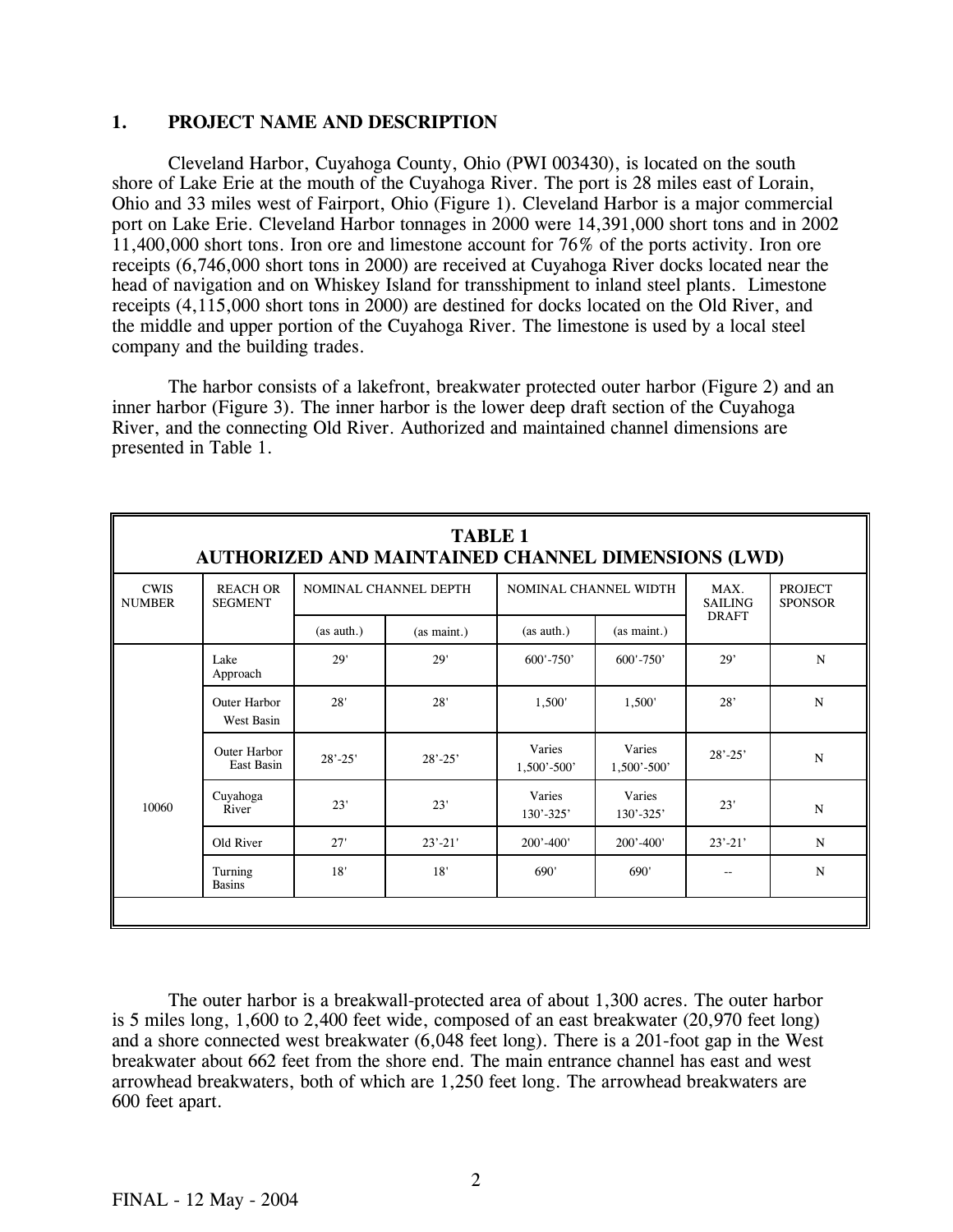# **Figure 1- Cleveland Harbor Location**

## **Location On Lake Erie**

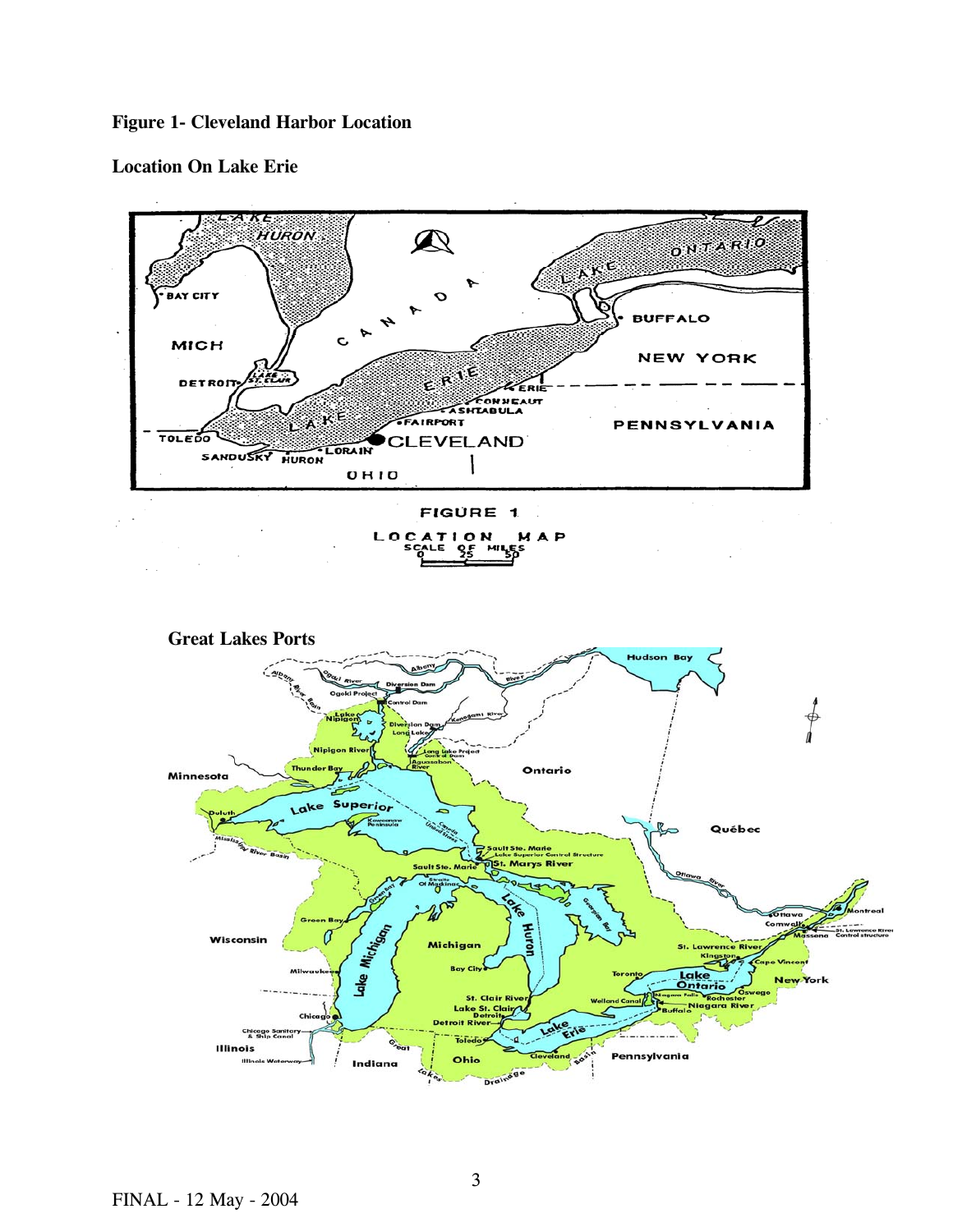# **Figure 2.- Cleveland Harbor - Outer Harbor**

# **Cleveland Harbor- Outer Harbor**



**Outer Harbor- Looking East** 

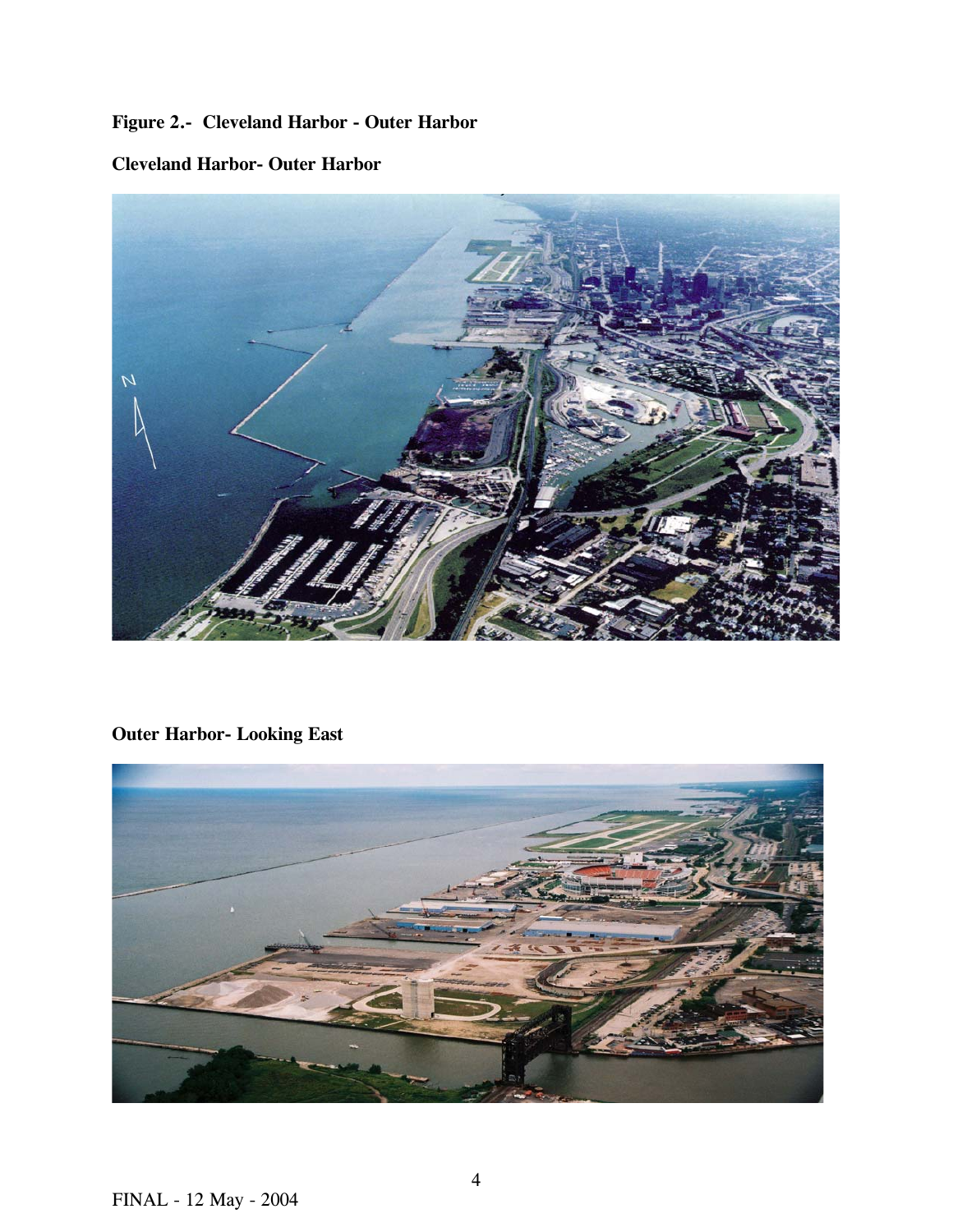# **Figure 3. Cleveland Harbor- Inner Harbor**

# **Old River**

# **Cuyahoga River**

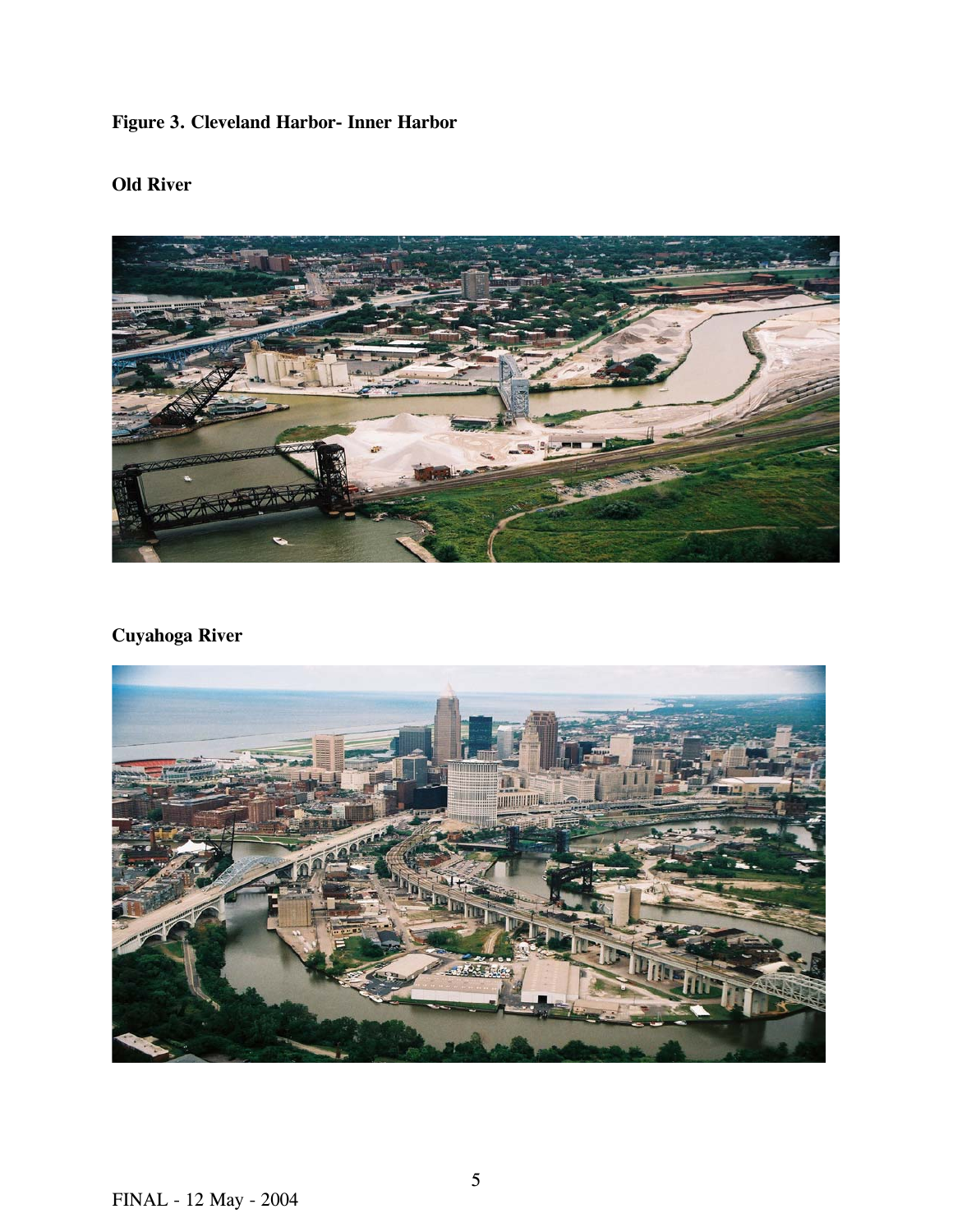The inner harbor includes the lower 5.8 miles of the Cuyahoga River and approximately one mile of the Old River. The Cuyahoga River is in line with the main entrance to the outer harbor from the lake. The entrance channel is protected by two parallel piers, 325 feet apart. The width of the Cuyahoga River varies from 130 to 325 feet. A turning basin is located approximately 4.8 miles upstream of the Cuyahoga Rivers mouth. The Old River extends westward from a point about 0.4 miles above the mouth of the Cuyahoga River. The Old River varies in width from 200 to 400 feet.

There are two entrances to the outer harbor. The main entrance (the Lake Approach Entrance Channel) is located between the east and west breakwater. The other entrance is at the east end of the east basin, between the east breakwater and the shore. Authorized channel depths in these entrance areas are at least are 29 feet below Low Water Datum (LWD). LWD for Lake Erie is 569.2 feet above mean sea level as measured at Rimouski, Province of Quebec, Canada, IGLD 85. Authorized channel depths in the outer harbor are 28 feet below LWD in the west basin and 28 to 25 feet in the east basin.

 The project provides an authorized navigation channel depth of 27 feet in the lowermost part of the Cuyahoga River, from the lakeward end of the piers to a point immediately above the junction with the Old River. Authorized channel depths in the remaining portions of the Cuyahoga River are 23 feet. The Old River navigation channel is maintained to 23 and 21 feet.

 Cleveland Harbor is dredged every year. The average dredging volume per dredging event since 1998 is 330,200 cubic yards.

#### **2. AUTHORITY**

The existing Federal project was authorized by the 1875, 1886, 1888, 1896, 1899, 1902, 1907, 1910, 1916, 1917, 1935, 1937, 1945, 1946, 1958, 1960 and 1962 River and Harbor Acts and the 1976 Water Resources Development Act.

 The project as modified by the 1976 Water Resources Development Act authorized preparation of a Reformulation Phase I Design Memorandum completed in July 1984. Further improvements in the interest of commercial navigation and recreational navigation were authorized in the 1985 Supplemental Appropriations Act (PL-99-88). The commercial navigation improvements of this authorization are on hold.

 The 1989 Energy and Water Development Appropriations Act (PL 101-101) authorized the Corps to begin a reconnaissance study of the Cuyahoga River to address the concerns of boat traffic congestion and related risks, accidents and safety of the public. Preliminary plans were studied to alleviate the commercial navigation problem and inadequate channel width and depth in the Old River and the Cuyahoga River. The reconnaissance report recommended a feasibility study for one plan comprised of three structural features. The study is classified as "inactive".

 The current project improvements at Cleveland Harbor are 90 percent complete, exclusive of inactive and deferred portions of the project. Work remaining to complete the project consists of the following: 1- enlarging and deepening to 31 feet LWD the east entrance channel, deepening the east basin to 27 feet LWD; 2- the 1960 Rivers and Harbors Act, Stage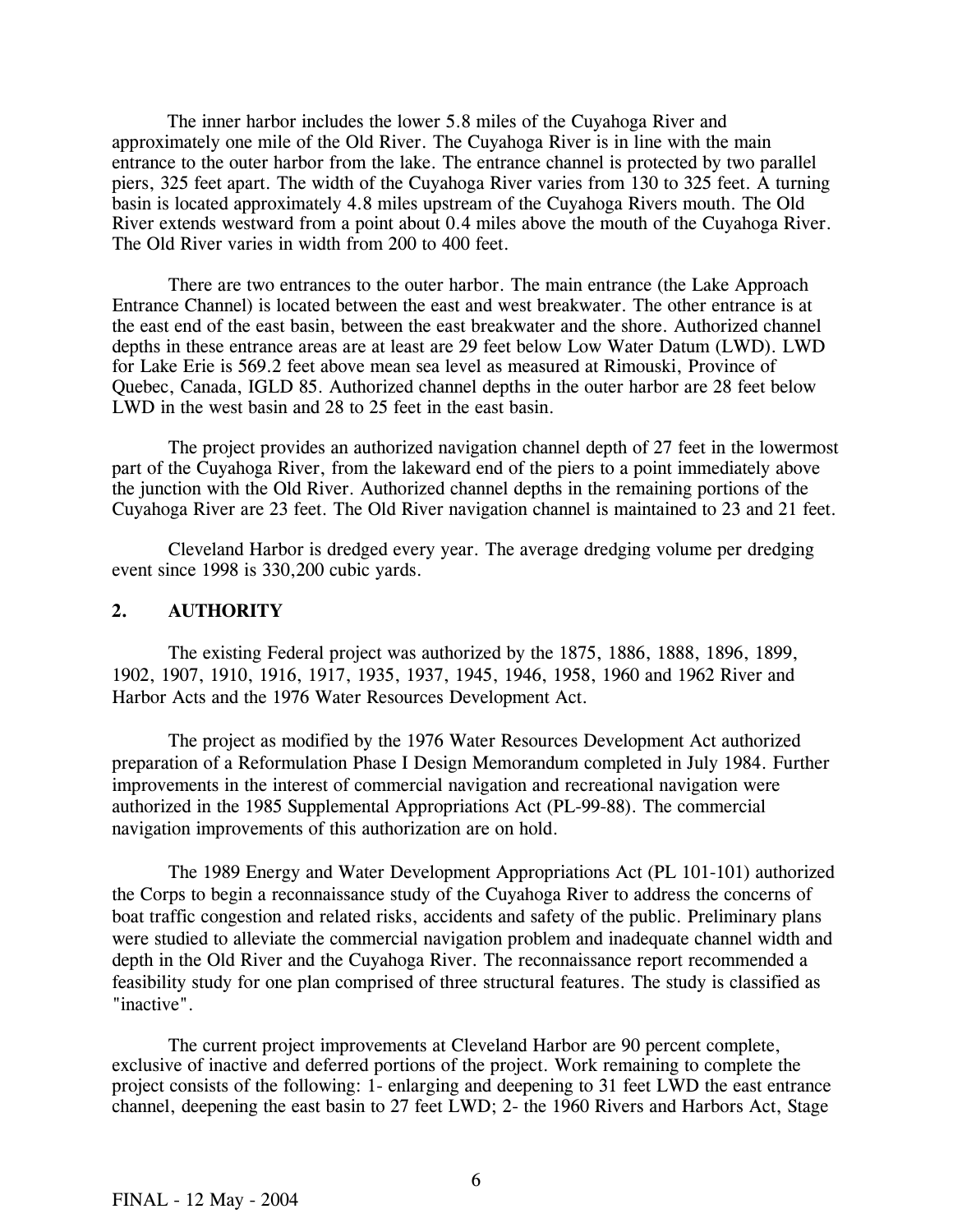II, provided for the deepening of the remainder of the Cuyahoga River from Bridge No. 1 to and including the Old River, has been classified as deferred; 3- the 1958 Rivers and Harbors Act, provided for the planning for the replacement of Bridges 19 and 32, and for the widening of the Cuyahoga and Old River channels, has been classified as deferred; and 4, the 1946 Rivers and Harbors Act provided for the widening of the Cuyahoga River at the downstream end of cut 4, has been classified as inactive.

#### **3. ECONOMIC ASSESSMENT**

Information on the original justification of the commercial navigation project is not available.

Waterborne traffic at Cleveland Harbor consists primarily of receipt and shipment of bulk commodities. In 2000, total tonnage at Cleveland Harbor was 14,391,000 tons (Table 2). Receipts accounted for  $93\%$  (13,372,000 tons) and shipments accounted for  $7\%$  (1,019,000 tons) of all traffic.

|                                                                                                                                                         | <b>TABLE 2</b><br><b>COMPARISON OF CLEVELAND HARBOR AND GREAT LAKES WATERBORNE COMMERCE DATA</b><br>1990 & 2000 |                   |                  |                    |                    |            |          |  |  |  |
|---------------------------------------------------------------------------------------------------------------------------------------------------------|-----------------------------------------------------------------------------------------------------------------|-------------------|------------------|--------------------|--------------------|------------|----------|--|--|--|
|                                                                                                                                                         | CARGO TONNAGE (NET TONS)                                                                                        |                   |                  |                    |                    |            |          |  |  |  |
| Year                                                                                                                                                    | Cleveland Harbor                                                                                                | % Change          |                  | <b>Great Lakes</b> |                    | % Change   |          |  |  |  |
| 1990 <sup>1</sup>                                                                                                                                       | 14,368,000                                                                                                      |                   |                  |                    | 167,140,000        |            |          |  |  |  |
| $2000^2$                                                                                                                                                | 14,391,000                                                                                                      |                   | 0.16%            |                    | 187,490,000        | 12.17%     |          |  |  |  |
|                                                                                                                                                         | <b>MAJOR COMMODITIES</b>                                                                                        |                   |                  |                    |                    |            |          |  |  |  |
| Commodity                                                                                                                                               |                                                                                                                 | Year              | Cleveland Harbor | % Change           | <b>Great Lakes</b> |            | % Change |  |  |  |
| Iron Ore                                                                                                                                                |                                                                                                                 | 1990 <sup>1</sup> | 8,767,000        |                    |                    | 66,806,000 |          |  |  |  |
| Iron Ore                                                                                                                                                |                                                                                                                 | 2000 <sup>2</sup> | 6,746,000        | $-23.05%$          |                    | 68,941,000 | 3.19%    |  |  |  |
| Limestone                                                                                                                                               |                                                                                                                 | 1990 <sup>1</sup> | 2,470,000        |                    |                    | 24,457,000 |          |  |  |  |
| Limestone                                                                                                                                               |                                                                                                                 | 2000 <sup>2</sup> | 4,115,000        | 66.60%             |                    | 30,451,000 | 24.51%   |  |  |  |
| Cement & Concrete                                                                                                                                       |                                                                                                                 | 1990 <sup>1</sup> | 436,000          |                    |                    | 4,428,000  |          |  |  |  |
| Cement & Concrete                                                                                                                                       |                                                                                                                 | $2000^2$          | 654,000          | 50.00%             |                    | 7,059,000  | 59.42%   |  |  |  |
| Salt                                                                                                                                                    |                                                                                                                 | 1990 <sup>1</sup> | 523,000          |                    |                    | 2,956,000  |          |  |  |  |
| Salt                                                                                                                                                    |                                                                                                                 | 2000 <sup>2</sup> | 575,000          | 9.94%              |                    | 4,231,000  | 43.13%   |  |  |  |
|                                                                                                                                                         | Sand, Gravel, & Crushed Rock                                                                                    | $1990^1$          | 179,000          |                    |                    | 3,808,000  |          |  |  |  |
|                                                                                                                                                         | Sand, Gravel & Crushed Rock                                                                                     | 2000 <sup>2</sup> | 419,000          | 134.08%            |                    | 6,615,000  | 73.71%   |  |  |  |
| 1. Waterborne Commerce Of the United States, Calendar Year 1990, Part 3-Waterways and Harbors Great Lakes, Department<br>of the Ampri Come of Engineers |                                                                                                                 |                   |                  |                    |                    |            |          |  |  |  |

 of the Army, Corps of Engineers. 2. Waterborne Commerce Of the United States, Calendar Year 2000, Part 3-Waterways and Harbors Great Lakes, Department

of the Army, Corps of Engineers.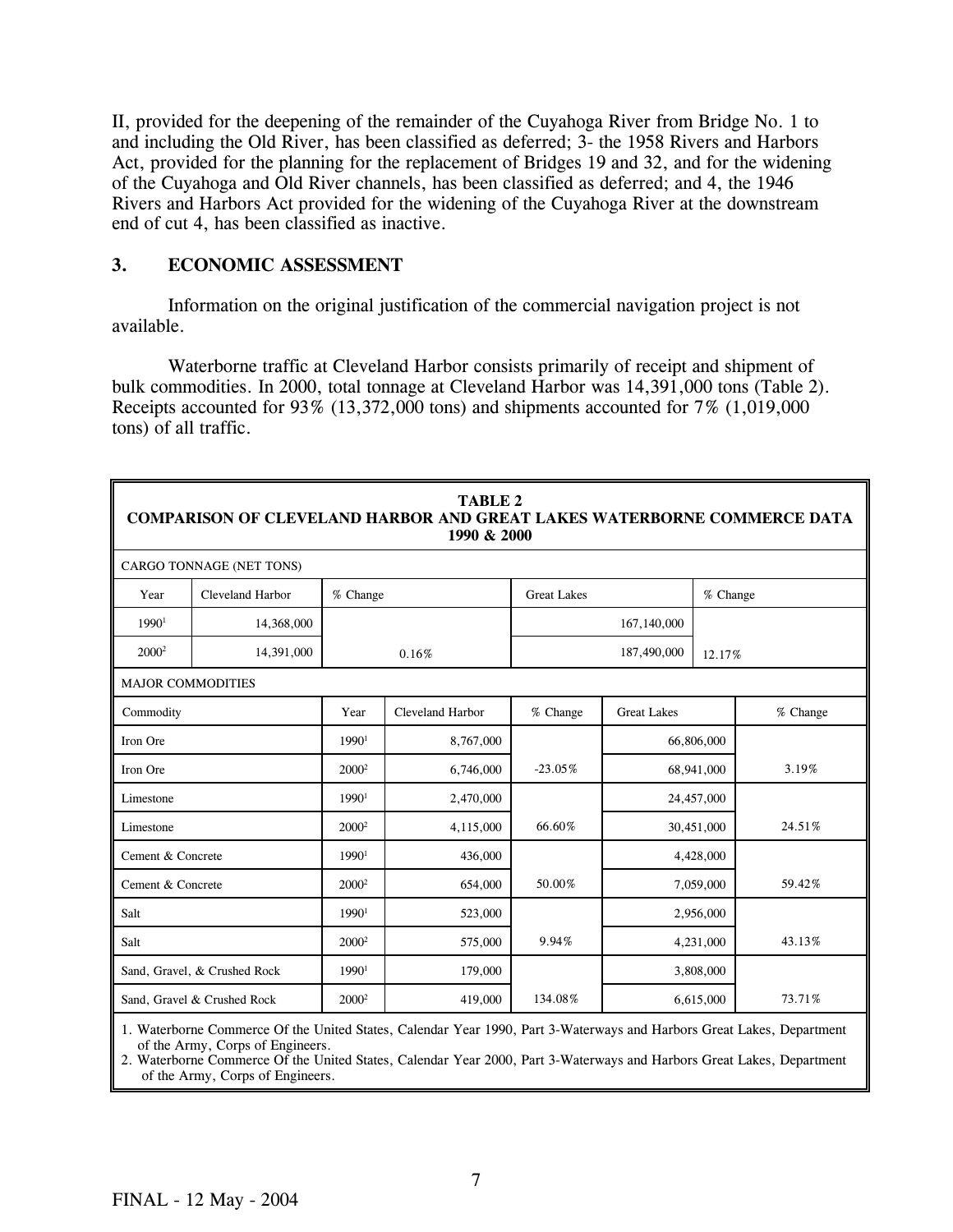Iron ore has been the dominant commodity moving through Cleveland Harbor. In 2000 iron ore movements accounted for 47% (6,746,000 tons) of all traffic at Cleveland Harbor. The other significant commodity was limestone (4,115,000), which accounted for 29% of the harbors bulk traffic. Other major commodities using Cleveland harbor include: cement and concrete (5%), salt (4%) and sand, gravel and crushed rock (3%).

The waterborne traffic pattern at Cleveland Harbor has varied in the ten years from 1991 through 2000. Bulk commodity traffic has ranged from a low of 13.4 million tons during the recession of 1991 to a high of 18.1 million tons in 1997. Waterborne traffic at the harbor in the future will be near the 12,000,000 tons per year level. The "base load" traffic at the harbor will determine the economic viability of Cleveland Harbor as a Federally maintained harbor.

 The Buffalo District recently assessed the economic viability of Cleveland Harbor (Dredging Evaluation, Cleveland Harbor Ohio, March 2003), as part of its on-going program of assessing the economic viability of harbor maintenance for its commercial harbors (Table 3). As part of that evaluation a "base load" of future traffic that utilizes the harbor was projected. This "base load" of future traffic volumes assumes the continuance of iron ore receipts and limestone receipts in the range of receipts that took place in the year 2000. The evaluation was based on the receipt of two commodities: iron ore and limestone. The estimated annual tonnage for these two commodities was placed at 10,350,000 tons. This figure was arrived at through discussions with the individual commercial dock owners. The harbor is projected to receive annually 4,800,000 tons of iron ore and 5,550,000 tons of stone. The "base load" of future traffic volumes assumes continued receipt of iron ore at the harbor, the majority of which is destined for the integrated steel plant located at the head of navigation on the Cuyahoga River.

|                | <b>TABLE 3: DREDGING EVALUATION OF CLEVELAND HARBOR-</b> |  |  |  |                                                       |  |  |  |
|----------------|----------------------------------------------------------|--|--|--|-------------------------------------------------------|--|--|--|
|                | AVERAGE ANNUAL BENEFITS, AVERAGE ANNUAL DREDGING COSTS,  |  |  |  |                                                       |  |  |  |
|                | NET BENEFITS AND B/C <sup>1</sup>                        |  |  |  |                                                       |  |  |  |
| $ -$<br>$\sim$ |                                                          |  |  |  | $\cdots$ $\cdots$ $\cdots$ $\cdots$ $\cdots$ $\cdots$ |  |  |  |

| Commodity                  | AAE Benefits $2$ | AAE<br>$\cos(s^3)$ | <b>AAE</b> Net Benefits | Benefit/Cost Ratio |
|----------------------------|------------------|--------------------|-------------------------|--------------------|
|                            |                  |                    |                         |                    |
| Stone <sup>4</sup>         | \$2,387,200      | \$1,903,000        | \$484,200               | 1.25               |
| Iron Ore $5$               | \$6,709,000      | \$1,903,000        | \$4,806,000             | 3.53               |
| Stone & Iron Ore $\degree$ | \$9,096,200      | \$1,903,000        | \$7,193,200             | 4.78               |

1. Based on "Dredging Evaluation, Cleveland Harbor Ohio, March 2003". The evaluation looked at maintaining current harbor depths of 28 feet in the outer harbor and 23 feet in the inner harbor. The evaluation looked at the 20 year period 2003 to 2022, used a 5 7/8% annual interest rate and was in March 2003 prices.

2. AAE Benefits are additive. AAE Net Benefits must be computed by subtracting AAE Costs from AAE Benefits for each

benefit category. There is only one set of dredging costs and that value is applicable to all combinations of traffic forecasts.

3. Average Annual dredging costs are based on dredging 270,000 cubic yards annually over the 20-year evaluation period.

4. Traffic is based on stone receipts only. Stone receipts were placed at 5,550,000 tons annually over the 20-year evaluation period.

5. Traffic is based on iron ore receipts only. Iron ore receipts were placed at 4,800,000 tons annually over the 20-year evaluation period.

6. Traffic is based on iron ore and stone receipts Both receipts totaled 10,350,000 tons annually over the 20-year evaluation period.

 The above mentioned economic evaluation of dredging at Cleveland Harbor concluded that dredging of the harbor every year, with removal of 270,000 cubic yards of material every year over a 20 year evaluation period, was economically justified with three different traffic scenarios: 1) receipt only of stone  $(5,550,000)$  tons per year) had a BC ratio of 1.25; 2) receipt only of iron ore (at 4,800,000 tons per year) had a BC ratio of 3.53 and; 3) receipt of stone and iron ore (10,350,000) had a BC ratio of 4.78. Table 3 presents the results of the evaluation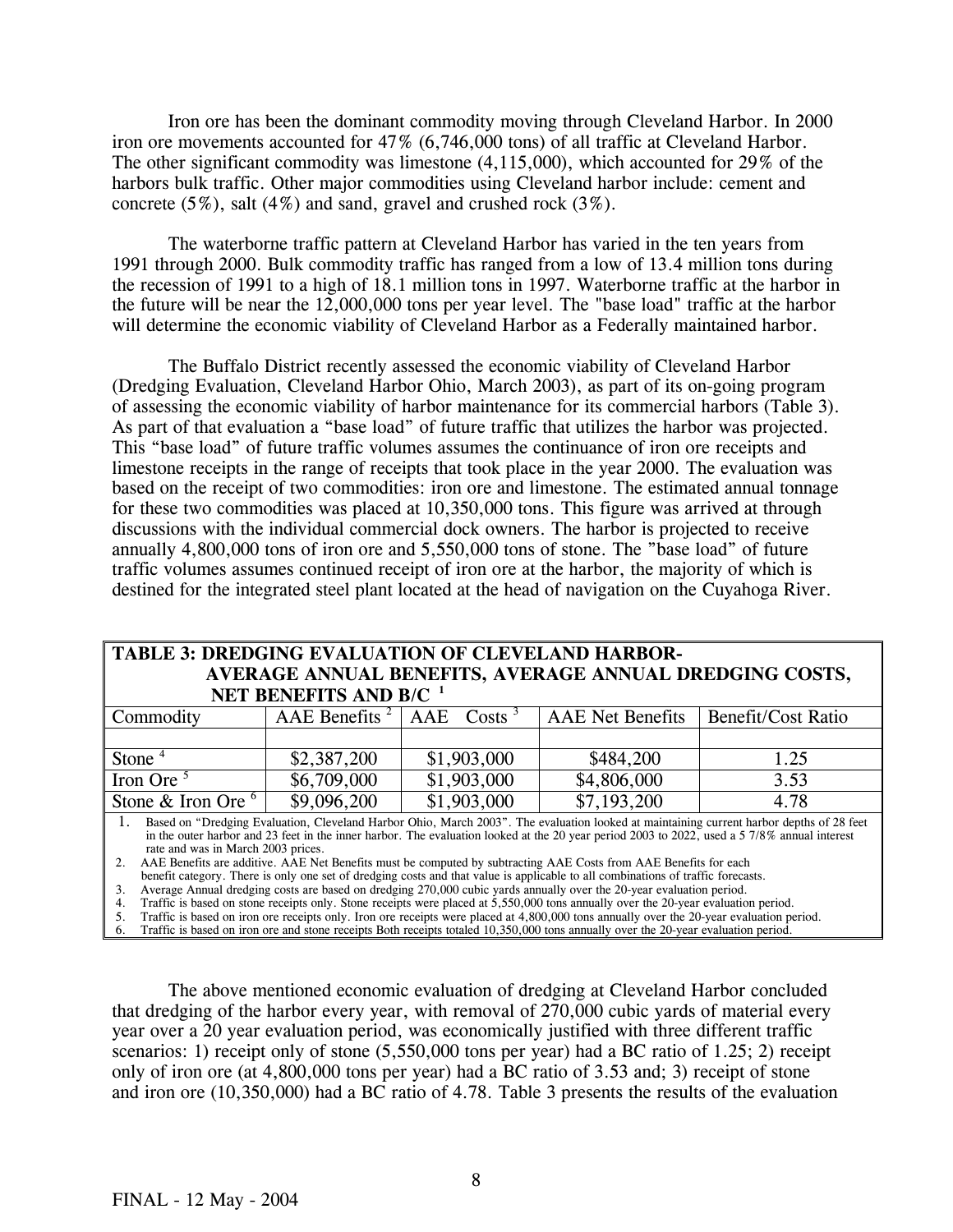for maintaining current harbor channel depths (28 feet in the outer harbor and 23 feet in the inner harbor), given the three different traffic scenarios.

#### **a. Harbor Description, Dock Locations**

Cleveland Harbors lakefront is very well protected by its east and west breakwaters that extend along the lakefront for a distance of about 5 miles. Vessels enter the harbor via the lake approach channel (600 feet in width) which leads to the outer harbor area. The main channel in the outer harbor leads directly to the Cuyahoga River.

Recreational boating is the most visible form of recreation in the Cleveland Harbor area. Major marinas are located along the Lakefront Harbor's east basin, immediately west of the west breakwater, and at the upper end of the Old River. These facilities accommodate thousands of recreational vessels. Considerable recreational boating activity (including cruising, water-skiing and fishing) occurs both within and outside the Harbor area. Harbor cruises are also available to the general public on the tour ship Goodtime II.

 There are forty-eight piers, wharves and docks described in the report " Port Series No. 43, Revised 2000, The Port of Cleveland Ohio" prepared by the Water Resources Support Center of the U.S. Army Corps Of Engineers. Twelve are located in the east and west basins of the Outer Harbor. Six are located along the banks of the Old River. The right and left banks of the Cuyahoga River have 14 and 16 facilities each, respectively.

 The location, ownership and type of commodity movements taking place at the more active Cleveland Harbor docks will be discussed. The discussion will focus around the five major bulk commodities using Cleveland Harbor: Iron ore, limestone, cement and concrete, salt and sand and gravel.

Iron ore Iron ore receipts in 2000 were 6,746,000 tons and accounted for 47% of the Harbors total traffic. There are two main destinations of iron ore at Cleveland Harbor. Most of the iron ore received at Cleveland Harbor has historically been destined for the integrated steel mill situated in the City of Cleveland, about 5 miles up the Cuyahoga River. The facility has three docks that it uses for the receipt of iron ore. The Cleveland steel mill was owned and operated by LTV Steel through the previous decade but LTV went bankrupt in 2001. In 2002 the mill was sold and was restarted by the International Steel Group, known as ISG Steel.

 The second major destination of iron ore in Cleveland Harbor is a transshipment facility located on Whiskey Island, in the Western Basin. The dock is known as the "C & P" or the "Lakefront" dock. Oglebay Norton Terminals, Inc currently operates the dock. The dock is physically located on the north shore of Whiskey Island 0.6 miles west of the Cuyahoga River Entrance Channel. Greenwood's reports that it has a length of 1,875 feet, which can accommodate two Class 7 or one Class 10 boat; and has storage capacity for 1,000,000 tons of iron ore. The channel depth at the dock is reported to be 27 feet.

The dock receives approximately 1,000,000 tons of iron ore annually which is destined for Weirton Steel, which operates a mill at Steubenville, Ohio and Weirton, West Virginia. The two mills are actually one operating facility lying on either side of the Ohio River. The ore is transported from the Lakeside dock to Steubenville\Weirton by ConRail (and its successor); Norfolk Southern runs the former ConRail Cleveland-Steubenville/Weirton Line. The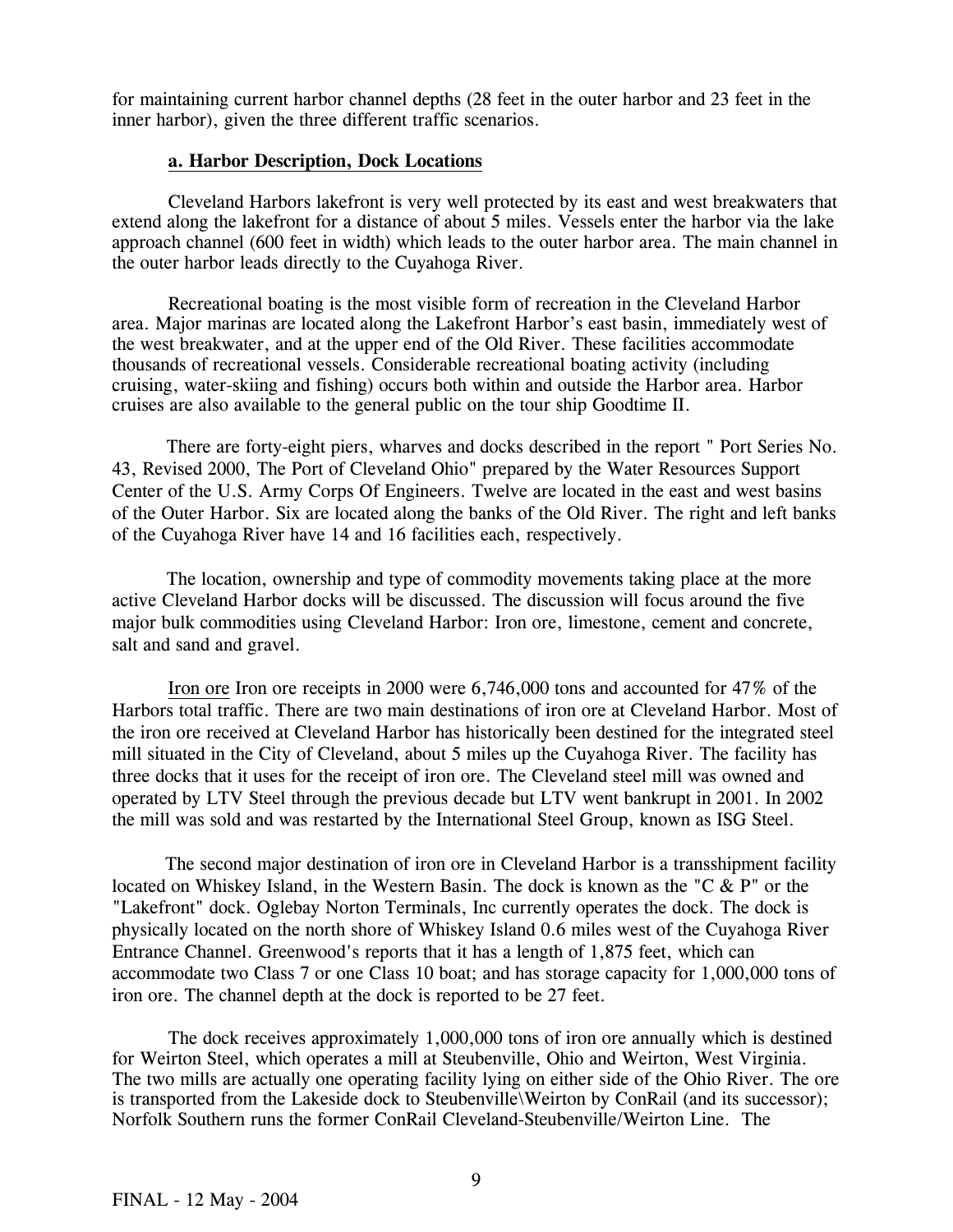Cleveland Port Authority has purchased the iron ore transshipment facility equipment located at Lorain Ohio and intends to move it to Whiskey Island. Oglebay Norton will operate the transshipment facility called the Cleveland Bulk Terminal (CBT).

Limestone Limestone receipts were the second largest commodity using Cleveland Harbor. Limestone receipts in 2000 were 4,115,000 tons and accounted for 29% of the Harbors total traffic. There were ten major docks active in the limestone trade in 2000. Limestone receipts have three major destinations in Cleveland Harbor: docks on the Old River, docks on the middle portion of the Cuyahoga River (from the Carter Road Bridge to the upper end of the turning basin –river mile 4.8) and the ISG steel mill located 5.0 miles up the Cuyahoga River. The major receiver of limestone on the Old River is Ontario Stone Corporation. They have three docks located on the Old River that receive limestone. Their main dock is located at the intersection of the Old and Cuyahoga Rivers. ISG steel has two docks located on the upper portion of the Cuyahoga River that receive limestone.

Cement And Concrete Cement and concrete receipts at Cleveland harbor in 2000 were 654,000 tons. The four major docks engaged in this trade are located on the Old River and the Lower Cuyahoga River (Mouth of the Cuyahoga River up to the Carter Road Bridge).

Salt Salt is the major export of Cleveland Harbor (575,000 tons in 2000). Cargill Salt Division operates a salt dock located on the left bank of the Old River approximately 1,300 feet below the head of navigation. This dock is used to load rock salt for shipment to U.S. and Canadian cities located on the Great Lakes for industrial and road de-icing uses.

Sand And Gravel Sand And Gravel receipts at Cleveland harbor in 2000 were 419,000 tons. There are four major docks engaged in this trade located on the Old River and the Middle Cuyahoga River.

#### **b. Bulk Traffic at Cleveland Harbor**

 Table 2 presented a snapshot of bulk waterborne traffic at Cleveland Harbor in 1990 and 2000. In the year 2000, Cleveland Harbor handled the most commercial traffic of all 11 commercial Federal Harbors on Lake Erie: 14,391,000 tons. In the eleven years from 1990 through 2000, traffic varied from a low of 13.4 million tons during the recession of 1991 to a high of 18.1 million tons in 1997.

 Receipts dominate freight movement at Cleveland Harbor. Receipts accounted for 93% of all movements at Cleveland Harbor in 2000. The receipt of two commodities dominates the traffic movements in Cleveland Harbor: iron ore and limestone. Other major commodities that use the harbor are cement and concrete; salt; and sand, gravel and crushed rock.

 Iron ore receipts in 2000 were 6,746,000 tons. Most of the iron ore received at Cleveland Harbor has historically been destined for the integrated steel mill situated in the City of Cleveland, located approximately 5 miles up the Cuyahoga River. The Cleveland steel mill, formerly owned and operated by LTV Steel, was sold to the International Steel Group (ISG) in 2002. The outer harbor area (Whiskey Island) receives approximately 1,000,000 tons of iron ore, destined for Weirton Steel's integrated mill at Steubenville, Ohio/Weirton, West Virginia.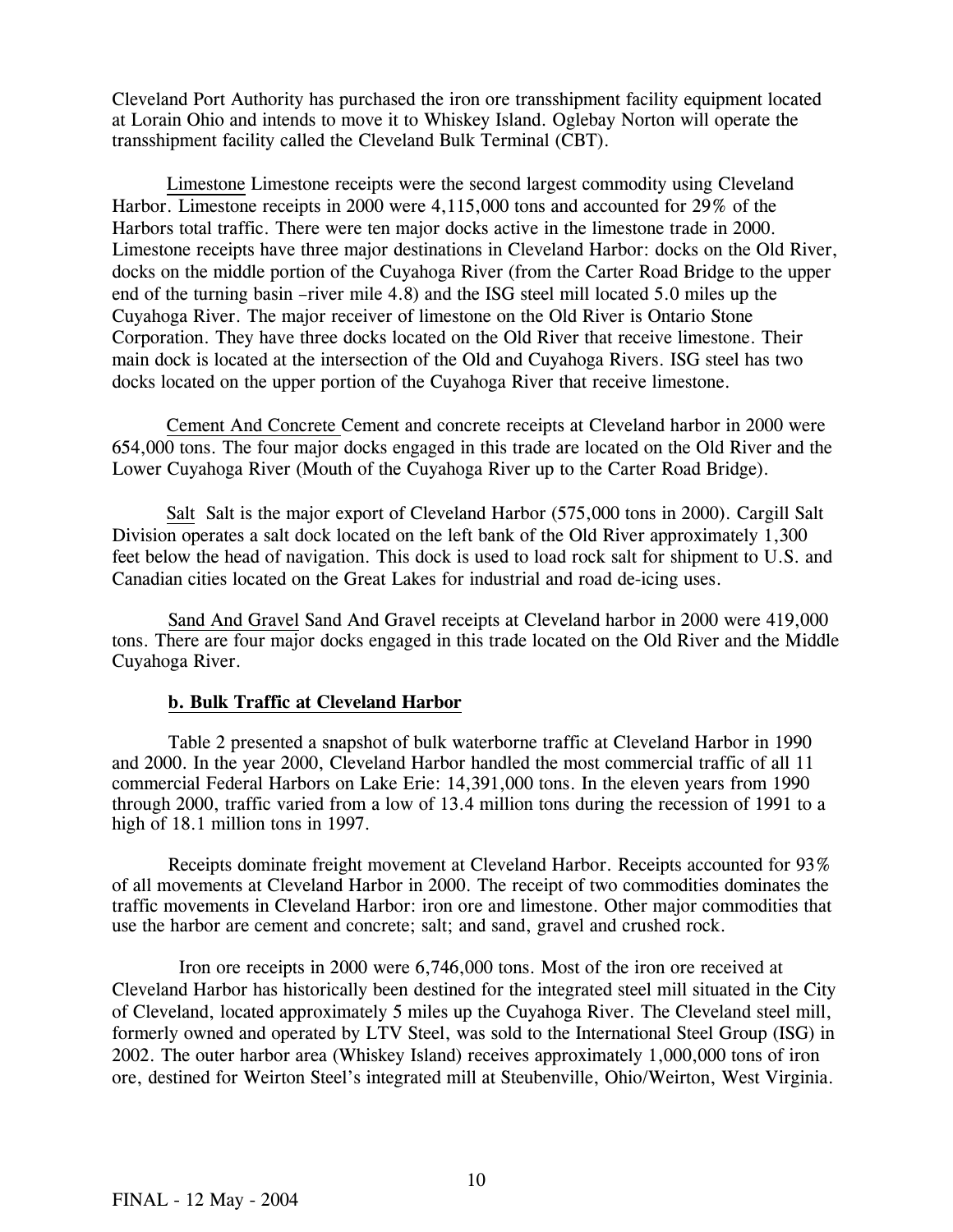Limestone receipts in 2000 were 4,115,000 tons. The limestone received at the harbor is overwhelmingly destined for the construction industry. A comparatively small amount is consumed by ISG in charging its two blast furnaces. The limestone received at Cleveland is distributed throughout northeastern Ohio.

 Cement and concrete and sand and gravel receipts in 2000 were 654,000 and 419,000 tons respectively. These commodities are destined fro the local area construction industry.

 The main export of Cleveland Harbor is salt. Salt exports in 2000 were 575,000 tons. Rock salt is mined at Cleveland and shipped out to many U.S. and Canadian cities situated on the Great Lakes.

 Future levels of tonnages using Cleveland Harbor were developed based on the strength of the industries using the bulk commodity. The level of tonnages moving through Cleveland Harbor should continue at a level of about 12,000,000 tons per year. These tonnage levels assume continued operation of the ISG integrated steel mill at Cleveland, continued operation of the Steubenville/Weirton Steel Mill in Ohio and West Virginia and sourcing of its iron ore needs through Cleveland Harbor, continued steady demand for bulk commodities used in the construction industry and continued operation of the salt mines at Cleveland Harbor.

#### **c. The Future of Iron Ore Receipts at Cleveland Harbor**

There are numerous factors that will ultimately determine the future of iron ore receipts at Cleveland Harbor. All factors are tied to the viability of the two steel plants that use Cleveland Harbor iron ore receipts: the ISG Steel mill located in Cleveland, and the Weirton Steel Mill located in Steubenville Ohio/Weirton West Virginia. The most significant factors for the steel mills are the steel-making costs at these facilities, legislative tariffs and foreign and domestic competition**.**

 2001 was an extremely difficult year for the US integrated steel industry. A number of mills closed and others downsized. The parent company of the steel mill in Cleveland (at that time LTV Steel) filed for chapter 11 in December 2000 and closed steel making operations at the Cleveland plant in 2001. In May 2002, all the assets of LTV Steel were bought by the International Steel Group (ISG). ISG now owned LTV's two integrated steel mills - the mill in East Chicago (Indiana Harbor), Indiana, and the Cleveland Works mill in Cleveland, Ohio. Since that time, ISG has restarted steel making operations at both of LTV's former plants in Cleveland and Chicago.

 ISG is the second largest integrated steel maker in North America. Since April 2002, ISG has acquired LTV and Acme Steel, as well as the assets of Bethlehem Steel (May 2003) which include two operating integrated steel mills-the Burns Harbor Mill in East Chicago Indiana and the Sparrows Point mill outside of Baltimore Maryland. These acquisitions have resulted in an integrated steel making company capable of producing over sixteen million tons of steel annually. ISG has made labor and management cuts at its steel making facilities, negotiated a new labor contract, streamlined production and instituted new management approaches which have increased steel making productivity and have made ISG one of the lowest cost steel producers in the United States. There is no question that the ISG mill in Cleveland will continue producing steel for the foreseeable future and that it will continue to receive iron ore.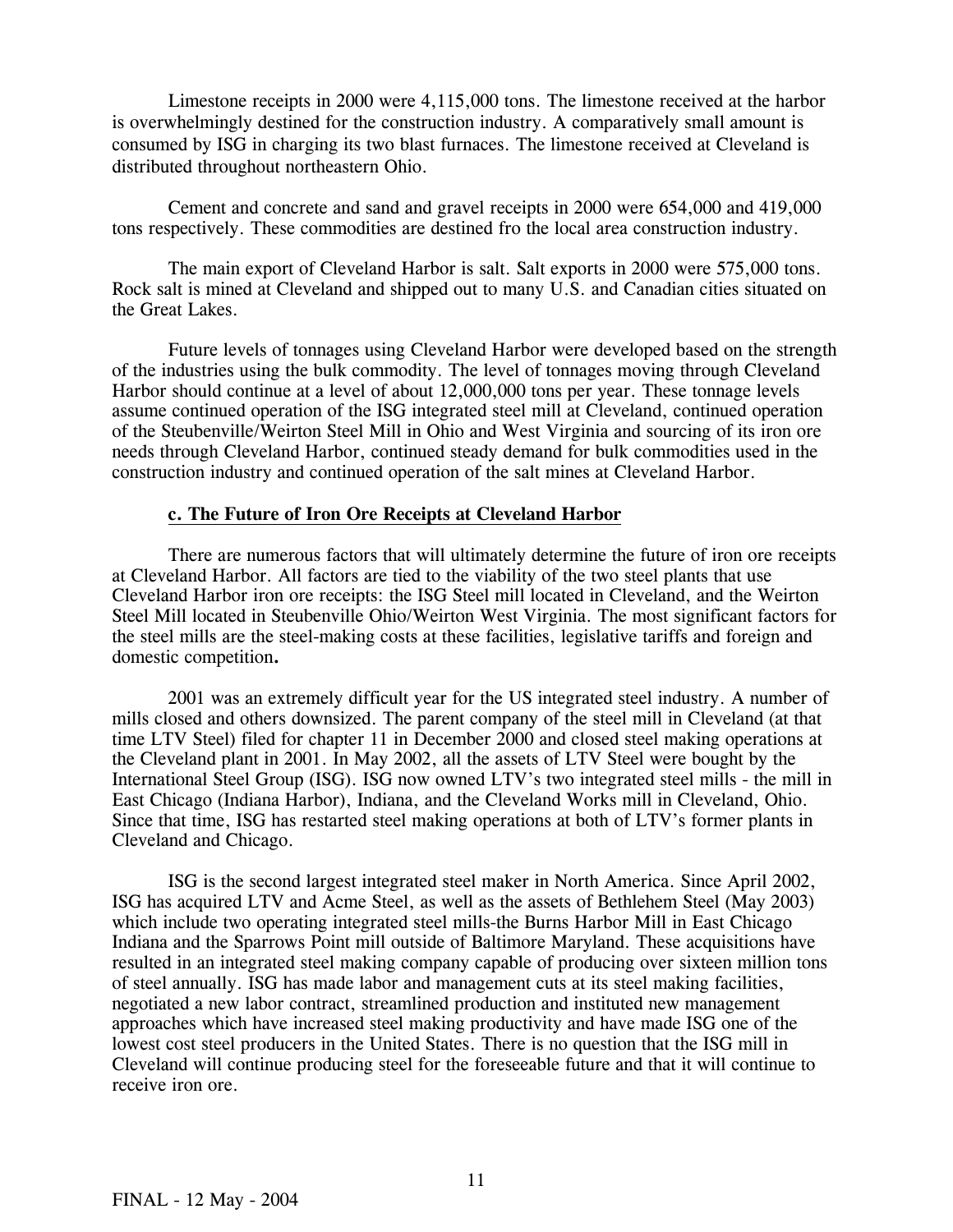Weirton Steel Corporation has its steel making operations in Steubenville Ohio and Weirton West Virginia. The company receives iron ore from Cleveland's outer harbor docks located on Whiskey Island. The company is the sixth largest integrated U.S. steel company and employs 3,500 people. The company produces hot rolled, cold rolled, galvanized and tin mill products (TMP). It is the nations second largest TMP producer.

 While the future of Weirton Steel is not as certain, it is projected that it also will continue to receive iron ore from Cleveland Harbor. The company went through a major restructuring in 2001 and 2002. Cost cutting measures were implemented including job eliminations and reduction of its public debt. New labor agreements were negotiated in 2003. Weirton Steel voluntarily entered Chapter 11 creditor protection in May 2003. It will maintain control and ownership of its assets as opposed to having a court appointed trustee operate the company. It has secured a \$225m debtor in possession (DIP) financing to cover its working capital needs during this time. The reorganization will allow the company to improve its liquidity and address its legacy costs.

 In the spring of 2002, President Bush imposed a three-year tariff on specific steel imports. This tariff would help eliminate the unfair price advantage foreign steel had in the domestic steel market. The tariff was 30% in the first year. However, the tariff was not 30% for the entire three years. It is 30% for year one, 24% for year two, and 18% for year three, after which it expires.

 The tariff scale imposed by President Bush bought the US integrated steel industry up to three years of time in which to reorganize and become more competitive. Reorganization" essentially means combining the larger; more efficient US integrated mills into a smaller number of larger and more efficient producers. The remaining smaller integrated mills need to implement cost cutting measures and become more competitive. However, the tariffs were removed in February 2004.

 Another round of tariff protection is not likely to be implemented given the complaints, both domestic and foreign, raised against the current protective tariff. Even if another protective tariff were implemented, it would not protect the older, less efficient smaller integrated mills from the aggressive competition of the electric arc based US mini steel mills.

#### **d. Commercial Fleet Traffic**

 Waterborne traffic at Cleveland Harbor should continue near the 12,000,000 tons per year range. Cleveland Harbor has a strong base of tonnage in iron ore and limestone receipts. The iron ore needs of the ISG steel plant at Cleveland and the steel mill complex at Steubenville/Weirton, will continue to be serviced through Cleveland Harbor. The strong and stable demand of the building products industry for limestone also contributes to the Harbors projected tonnage levels. A general outline of fleet traffic that will be used to deliver the basic bulk commodities will now be discussed.

 Iron ore receipts at Cleveland go to two locations, the transshipment facility located on Whiskey Island and the ISG steel plant located at the head of navigation on the Cuyahoga River. All iron ore delivered to ISG docks will be delivered in Class 5 vessels. This is the maximum sized vessel that can navigate the various bends of the Cuyahoga River. Iron ore delivered to Whiskey Island in the Western Basin will include Class 5,7,8 and 10 vessels. These vessels will be able to take advantage of the deeper vessel drafts that are possible in the Outer Harbor area (28 feet LWD in the Western Basin).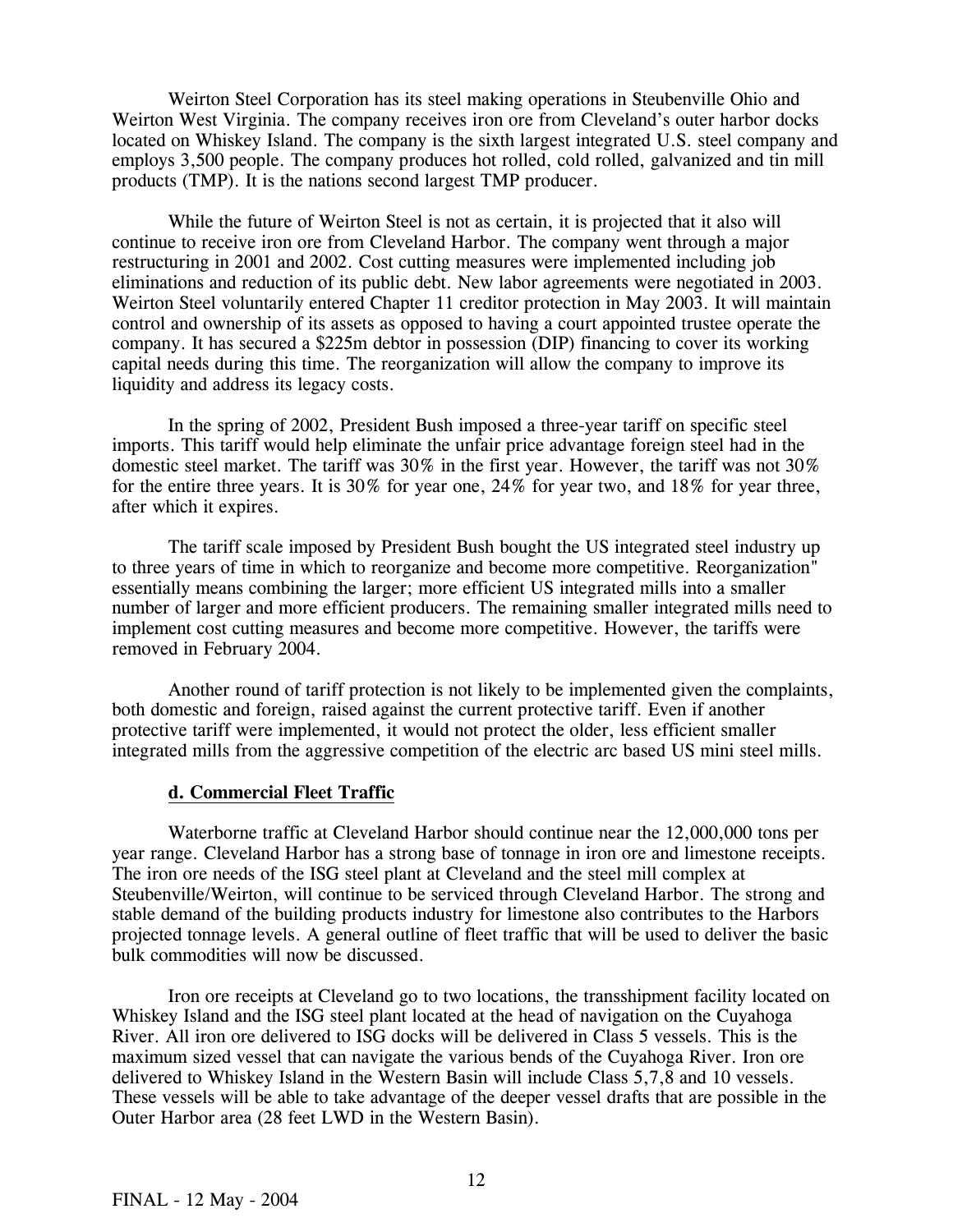Limestone receipts typically originate from ports located on Lake Huron (60% of all harbor limestone receipts) and Lake Erie (40% of all harbor limestone receipts.). Since these vessels deliver limestone to docks located on the Old River and the Cuyahoga River, they will be limited to Class 5 vessels.

 Cement and Concrete is typically delivered to docks located on the Old River and the Lower Cuyahoga River (The area from the mouth of the Cuyahoga up to the Carter Road Bridge). Cement carriers are a specialized type of vessel which relies on shoreside equipment to unload the cargo. Vessel Classes 2, 3 and 4 will typically be used to deliver this commodity.

 Salt is the major commodity shipped from Cleveland Harbor. All salt shipments from Cleveland harbor originate from the upper end of the Old River. The navigation channel in this area is maintained to 21 feet LWD. Vessels engaged in the salt trade are typically Class 5 vessels. An overwhelming majority of these vessels have mid summer drafts less than 23 feet.

 There is a very active construction aggregates trade at Cleveland Harbor, which receives sand, gravel and crushed stone. These commodities are characteristically delivered to docks located on the Old River and the Middle Cuyahoga (The area between the Carter Road Bridge and the upper end of the turning basin –river mile 4.8). The vast majority of the tonnage is carried in class 5 vessels (98%) with the remainder being delivered by class 1 vessels.

#### **e. Maintenance Dredging at Cleveland Harbor**

 Currently, Cleveland Harbor is dredged every year. All material dredged from Cleveland Harbor is deposited in a Confined Disposal Facility (CDF). The need to dredge portions of the Outer harbor, the Old River and the Cuyahoga River depends upon the continued operation of the various docks that receive the major bulk commodities that use Cleveland Harbor: iron ore, limestone, cement and concrete, salt, and sand, gravel and crushed rock.

 The recently completed Operations and Maintenance report (March 2003) indicated dredging of the Cuyahoga River, the Old River and the Outer Harbor to its currently maintained depths is economically justified (See Table 3- Dredging Evaluation Of Cleveland Harbor). The report went further and looked at the justification of continued harbor dredging under the unlikely event that all iron ore receipts at Cleveland Harbor ceased. The report indicated that dredging of the Cuyahoga River, the Old River and the Outer Harbor would still be economically justified even with the cessation of all iron ore receipts to the harbor. The report did not investigate the reduction in cubic yards dredged that this would induce since continued maintenance of the entire Cuyahoga River would no longer be needed. This in turn would reduce the amount of dredged material that would be removed from the river channel and also, the amount of material that must be placed in the Confined Disposal Facility (CDF).

 At this time, the Dredge Material Management Plan developed for Cleveland Harbor should assume that all channels and channel depths currently being maintained on the Cuyahoga River, Old River and Outer Harbor area will continue to be maintained. It should also assume continued receipt of iron ore at the harbor. It should assume iron ore will continue to be delivered to the ISG steel mill located at the head of commercial navigation on the Cuyahoga River and to Whiskey Island in the western basin for transshipment to the steel mill located at Steubenville/Weirton.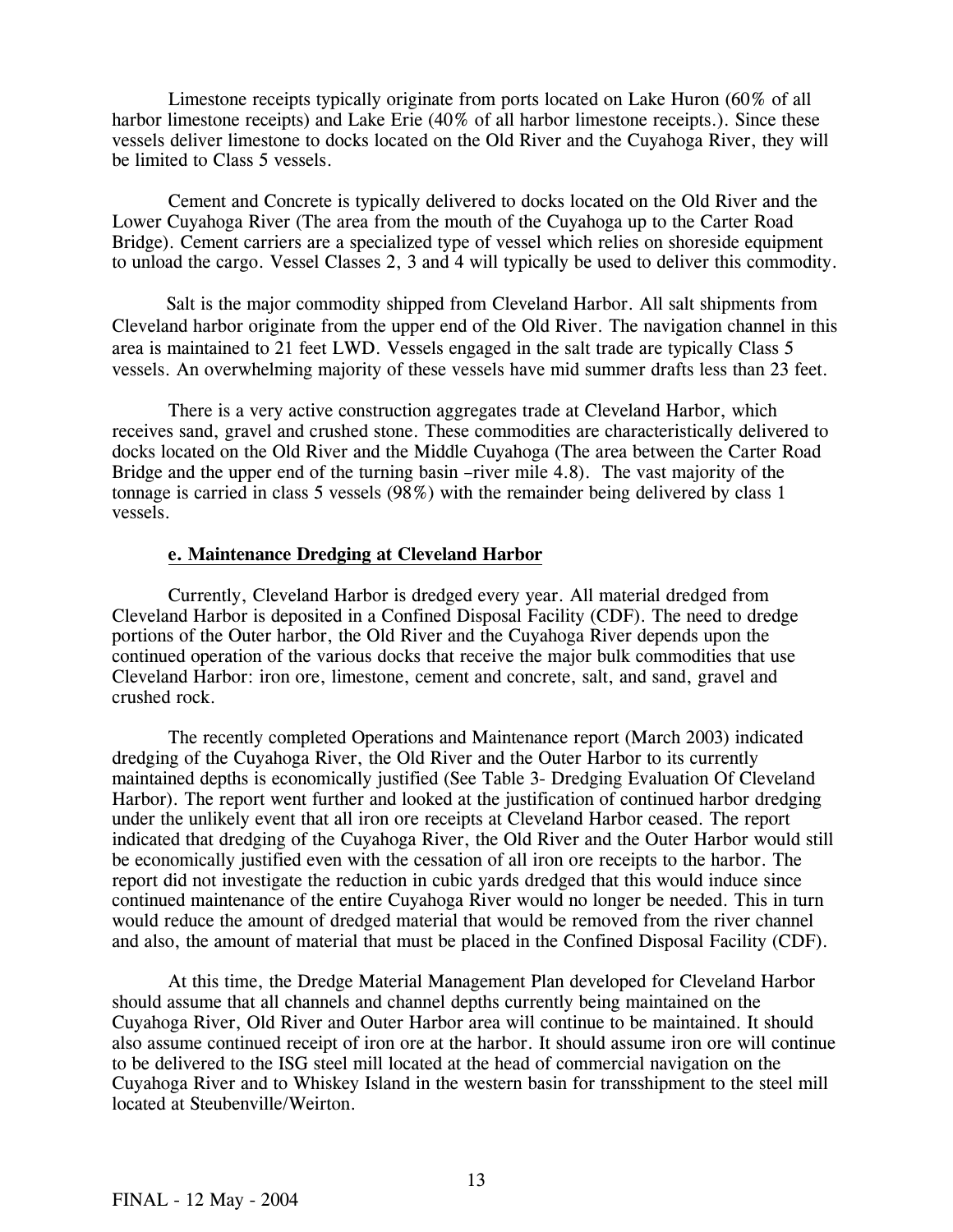#### **4. MAINTENANCE DREDGING: HISTORICAL AND PROJECTED FUTURE**

 The need for maintenance dredging arises from the buildup of shoal material in the navigation channels which leads to the restriction of the flow of commercial navigation. On average, dredging of the Federal channels from 1998 to 2003 resulted in 293,500 cubic yards of material being removed during each dredging event. These cubic yards represent "In Place" volumes. "In Place" volumes are calculated by using channel bottom soundings that are taken before dredging takes place and channel bottom soundings that are taken after dredging has taken place. The difference in the two channel sounding elevations are "In Place" volumes.

 Dredging of Non-federal channels during this same time period resulted in an average of 36,700 in place cubic yards being removed per dredging event. Average total in place cubic yards removed (Federal and Non federal) per dredging event for the time period 1998-2003 was 330,200 (Table 4).

| TABLE 4.<br>RECENT DREDGING HISTORY (IN PLACE CUBIC YARDS PER YEAR <sup>1</sup> )                                                                                                                                                                |                                                                                         |              |              |              |              |              |         |                  |  |  |
|--------------------------------------------------------------------------------------------------------------------------------------------------------------------------------------------------------------------------------------------------|-----------------------------------------------------------------------------------------|--------------|--------------|--------------|--------------|--------------|---------|------------------|--|--|
|                                                                                                                                                                                                                                                  | Year<br>1998                                                                            | Year<br>1999 | Year<br>2000 | Year<br>2001 | Year<br>2002 | Year<br>2003 | Average | Disposal<br>Site |  |  |
| Federal<br>Dredging                                                                                                                                                                                                                              | 335,900                                                                                 | 281,700      | 225,600      | 401.800      | 182,000 2    | 333,900 3    | 293,500 | <b>CDF</b>       |  |  |
| <b>Non</b><br>Federal                                                                                                                                                                                                                            | 24,700                                                                                  | 25,100       | 107,400      | 23,700       | 11.800       | 27,600       | 36,700  | <b>CDF</b>       |  |  |
| Total<br>Dredging                                                                                                                                                                                                                                | 333,000<br>425,500<br><b>CDF</b><br>360,600<br>306,800<br>193,800<br>361,500<br>330,200 |              |              |              |              |              |         |                  |  |  |
| All volumes are "In Place" volumes.<br>Dredging operations were limited by available funds. Actual quantities dredged in 2002 do not necessarily reflect the<br>2.<br>required dredging volumes if sufficient O&M appropriations were available. |                                                                                         |              |              |              |              |              |         |                  |  |  |

3. Preliminary estimate of in place Federal cubic yards dredged in 2003.

 Table 5 presents Federal costs for dredging Cleveland Harbor in the recent past. Federal costs have averaged \$1,829,000 per dredging event for the five Federal dredging events in the 1998-2002 interval.

| TABLE 5<br><b>CHANNEL MAINTENANCE COST HISTORY</b>                                                      |                              |      |                  |      |      |      |      |      |             |
|---------------------------------------------------------------------------------------------------------|------------------------------|------|------------------|------|------|------|------|------|-------------|
| Reach<br>or                                                                                             | Construction/<br>Acquisition |      | Dredging $Cost1$ |      |      |      |      |      |             |
| Segment                                                                                                 | Year                         | Cost |                  | 1998 | 1999 | 2000 | 2001 | 2002 | Average $2$ |
| Entire<br>Dredging<br>\$1,752,000<br>\$1,499,700<br>\$2,446,900<br>\$1,841,900<br>\$1,604,300<br>Harbor |                              |      |                  |      |      |      |      |      | \$1,829,000 |

1. All dredging costs are in current dollars as of the year expended. All dredging costs are those costs associated with Federal dredging only.

These costs do not include Non Federal dredging costs.

2. Average reflects costs per dredging event for Federal dredging costs only.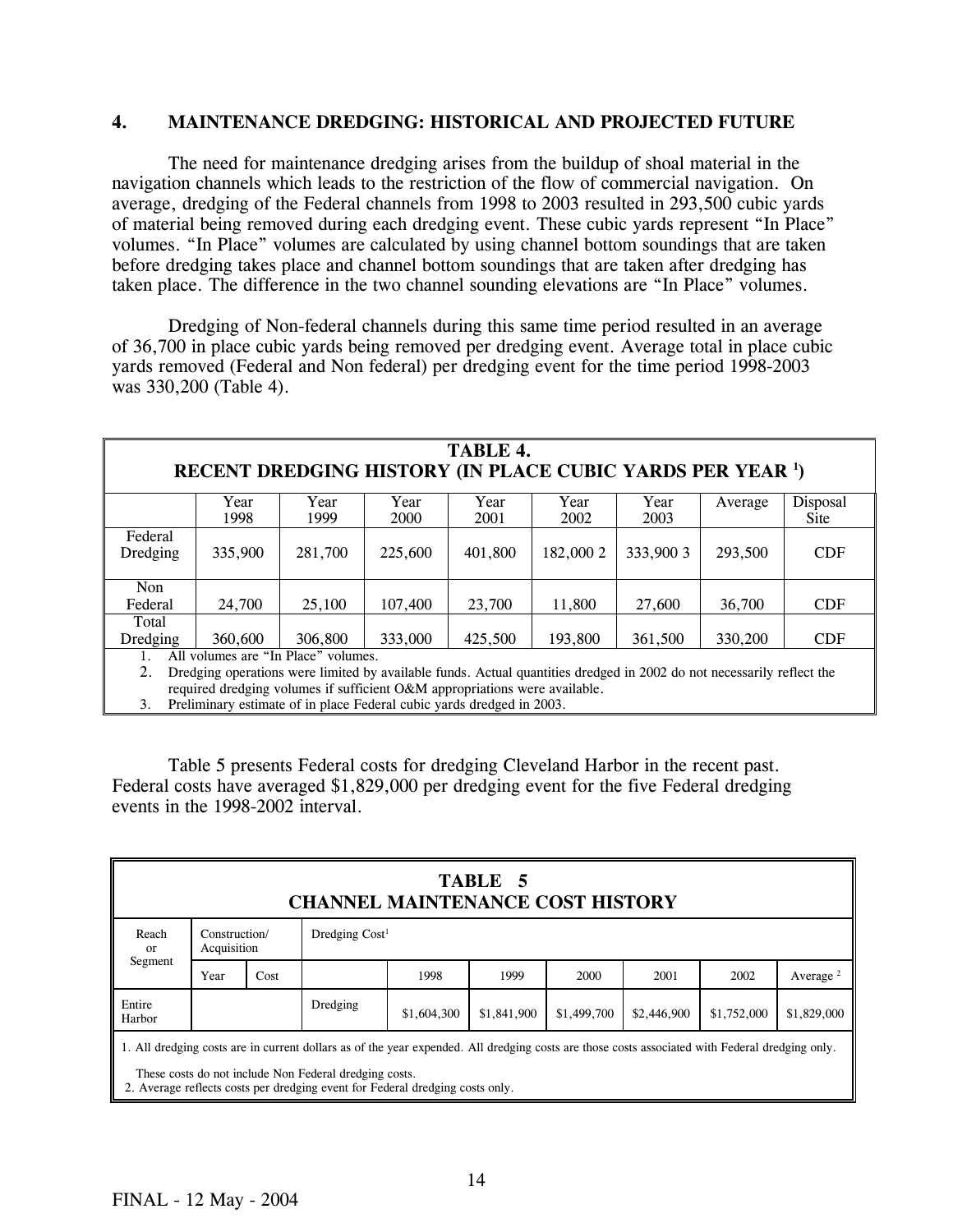Table 6 presents the future dredging schedule with the anticipated volume of material that will be dredged. Approximately 293,500 in place cubic yards are to be removed each year from 2004 to 2013 under Federal channel maintenance. Non-federal dredging needs during this time frame were placed at 36,700 in place cubic yards annually. These are the average number of in place cubic yards removed by Federal and Non-federal users over the six-year period 1998 to 2003. These projections of dredging quantities presumes continuation of present conditions - with continued receipt of iron ore at the ISG steel mill on the Cuyahoga River and at Weirton Steels facility in Steubenville/Weirton. These facilities combined receive approximately 4.8 million tons of iron ore annually through Cleveland Harbor.

|                            | <b>TABLE 6</b><br><b>ANTICIPATED DREDGING</b>                                                                                                  |                                                                                            |       |       |       |       |       |       |       |       |                      |                      |
|----------------------------|------------------------------------------------------------------------------------------------------------------------------------------------|--------------------------------------------------------------------------------------------|-------|-------|-------|-------|-------|-------|-------|-------|----------------------|----------------------|
| Reach or<br>Segment        | Programmed Dredging ("In Place" Cubic Yards-000's, consistent with 10-year O &M maintenance plan and<br>historical Non Federal dredging needs) |                                                                                            |       |       |       |       |       |       |       |       | Disposal<br>Sites to |                      |
|                            | 2004                                                                                                                                           | be Used<br>2005<br>2008<br>2012<br>2013<br>2006<br>2007<br>2009<br>2010<br>2011<br>Average |       |       |       |       |       |       |       |       |                      |                      |
| Federal<br>Dredging        | 293.5                                                                                                                                          | 293.5                                                                                      | 293.5 | 293.5 | 293.5 | 293.5 | 293.5 | 293.5 | 293.5 | 293.5 | 293.5                | Confined<br>Disposal |
| Non<br>Federal<br>Dredging | 36.7                                                                                                                                           | 36.7                                                                                       | 36.7  | 36.7  | 36.7  | 36.7  | 36.7  | 36.7  | 36.7  | 36.7  | 36.7                 | Confined<br>Disposal |
| Total<br>Dredging          | 330.2                                                                                                                                          | 330.2                                                                                      | 330.2 | 330.2 | 330.2 | 330.2 | 330.2 | 330.2 | 330.2 | 330.2 | 330.2                | Confined<br>Disposal |

 Table 7 presents future Federal dredging costs. Federal dredging is projected to remove, on average, 293,500 in place cubic yards per dredging event each year during the 10 year interval 2004 to 2013. This projection of Federal dredging costs presumes continuation of present conditions - with continued production of hot metal at the ISG steel mill and continued reception of 4.8 million tons of iron ore per year at the harbor. The average total Federal cost per dredging event is projected to be \$1,707,000.

| <b>TABLE 7</b><br>FEDERAL CHANNEL MAINTENANCE COST PROJECTIONS                                                                  |         |         |         |         |         |         |         |         |         |         |              |
|---------------------------------------------------------------------------------------------------------------------------------|---------|---------|---------|---------|---------|---------|---------|---------|---------|---------|--------------|
| Programmed Federal Dredging Cost (\$000's per year, consistent with 10-year project O&M maintenance schedule)                   |         |         |         |         |         |         |         |         |         |         |              |
|                                                                                                                                 | 2004    | 2005    | 2006    | 2007    | 2008    | 2009    | 2010    | 2011    | 2012    | 2013    | Average. $1$ |
| Federal Dredging                                                                                                                | \$1,700 | \$1,700 | \$1.700 | \$1,700 | \$1,700 | \$1,700 | \$1.700 | \$1,700 | \$1,700 | \$1,700 | \$1,700      |
| Economic<br>Evaluation                                                                                                          | \$35    | \$0     | \$0     | \$0     | \$0     | \$35    | \$0     | \$0     | \$0     | \$0     | \$7          |
| \$1,700<br>\$1,700<br>\$1,735<br>\$1,700<br>\$1,735<br>\$1,700<br>\$1,700<br>\$1,700<br>\$1,700<br>\$1,700<br>\$1,707<br>Total: |         |         |         |         |         |         |         |         |         |         |              |
| 1. Average total dredging cost per dredging event. All dredging costs are those costs associated with Federal dredging only.    |         |         |         |         |         |         |         |         |         |         |              |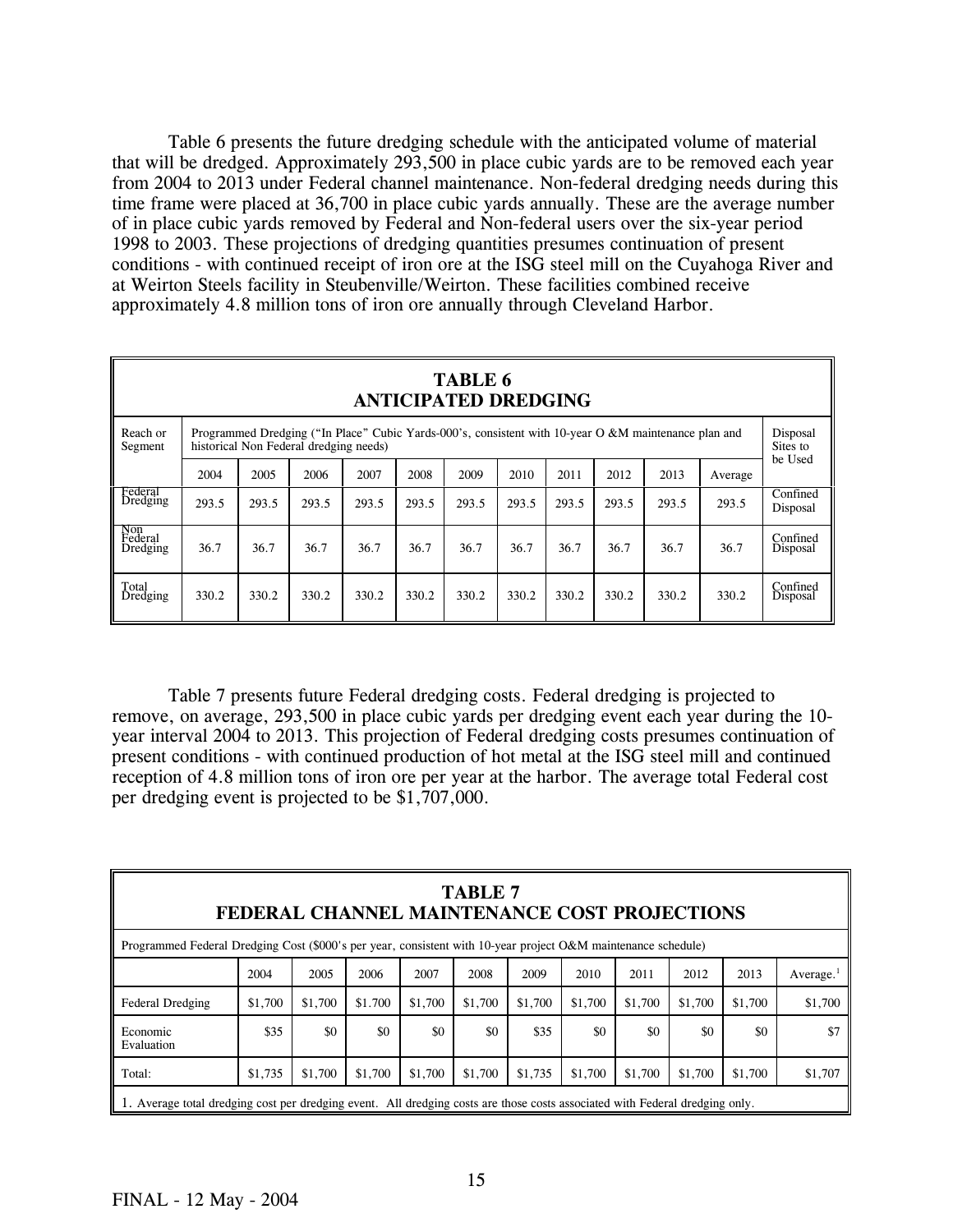# **5. DREDGED MATERIAL DISPOSAL SITE CAPACITY AND USAGE**

#### **a. Open-Lake Disposal Site**

The Cleveland Harbor open-lake disposal site (1,280 acres in area) is located 9 miles north of the east arrowhead breakwater. Since 1970, almost all dredged material from the harbor has been discharged into Confined Disposal Facilities located at Cleveland Harbor because tests of dredged materials indicates unsuitability for open lake disposal.

#### **b. Nearshore Disposal Sites**

The vast majority of dredged material from Cleveland Harbor has been determined to be not suitable for nearshore disposal.

#### **c. Confined Disposal Facility**

The U.S. Army Corps Of Engineers, Buffalo District, in coordination with the U.S. Environmental Protection Agency and Ohio EPA have determined that, with the exception of some sandy material which accumulates at the upstream limit of the Cuyahoga River channel that may be used as beach nourishment material depending upon most recent test results, sediments dredged from Federal navigation channels at Cleveland Harbor would not be open lake disposed. All dredged material is placed in Confined Disposal Facilities.

Virtually all of the material dredged between 1970 and 1974 was placed in two dike disposal areas constructed in the late 1960s. Public Law 91-611 in 1970 authorized the construction of spoil disposal facilities for a period to not exceed 10 years. Two facilities were built: Site 12 and Dike 14 opposite Gordon Park.

Dike 14 is an 88-acre facility with an estimated capacity of 6,130,000 cubic yards. This site was turned over to the non Federal Sponsor in 1999. The site at that time was 95% filled.

A new CDF (Site 10B) was completed in 1998 adjacent to the Burke Lakefront Airport (Table 8). The Dike 10B footprint is 68 acres and cost \$17,500,000 to build. The actual physical inside capacity of the facility covers 58 acres. The 58-acre site provides storage for

| <b>TABLE 8</b><br><b>SITE 10B DISPOSAL SITE DATA</b> |                      |                              |                        |          |                                     |             |                  |  |  |
|------------------------------------------------------|----------------------|------------------------------|------------------------|----------|-------------------------------------|-------------|------------------|--|--|
| Disposal<br>$\text{Site}(s)$                         |                      |                              | Disposal Site Capacity |          | <b>Beneficial Uses</b><br>(CY/Year) |             | Disposal<br>Site |  |  |
| (Name or<br>Identifier)                              | Site Type            | Physical<br>Capacity<br>(CY) | Percent<br>Filled      | Existing | Anticipated                         | Other Users | Sponsor<br>(Y/N) |  |  |
| CDF                                                  | Confined<br>Disposal | $2,900,000$ <sup>1</sup>     | Being<br>Evaluated     | None     | None                                | N/A         | Y                |  |  |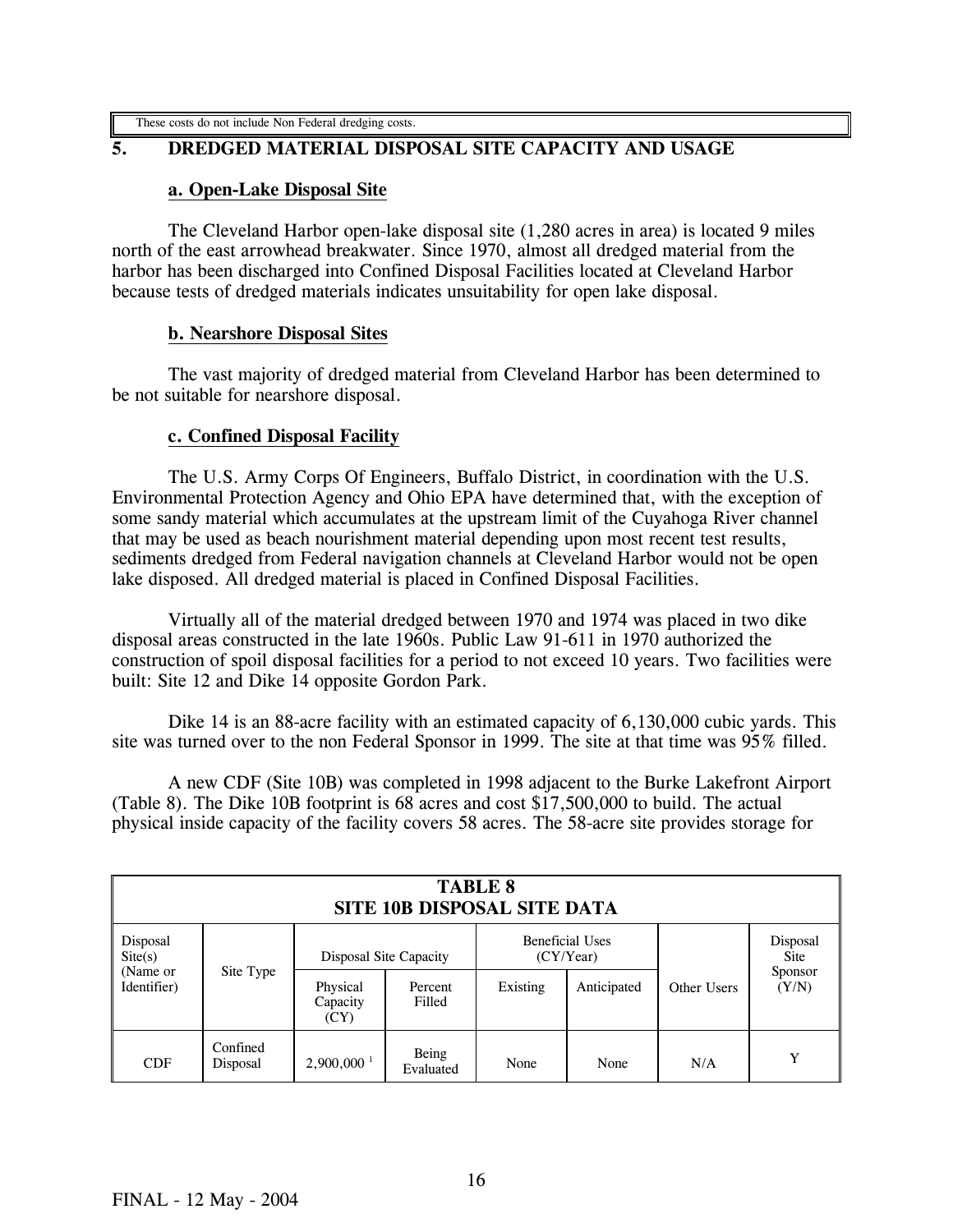1. Based on a recent capacity evaluation performed by the Buffalo District (January 2004). Site 10 B has a 68 acre footprint. Usable acres for storage of dredged material is 58 acres. The 2,900,000 cubic yard capacity does not reflect the existence of sewage pipe passing through the CDF, which reduces the sites storage capacity by 60,000 cubic yards.

2,900,000 cubic yards of in place sediment. This CDF provides approximately 11 years of storage capacity assuming the placement of 330,200 in place cubic yards annually between 2004 and 2008, and a consolidation factor of .78. A study is currently underway to determine its remaining capacity.

All deep water aquatic habitat within the CDF's 68-acre footprint will eventually be filled-in with dredged material and therefore, be eliminated from further utilization by fish as spawning and/or feeding habitat. Displacement of benthic and planktonic organisms and associated habitat, and loss of aquatic submergent vegetation will also occur. However, the submerged outside portion of the CDF dike exposed to the lake proper, will provide about 9 acres of irregular long-term stone substrate as habitat for fish, benthic invertebrate and planktonic colonization. Submerged stone along the inside slope of the dike will also provide substrate for benthic and planktonic colonization. Submerged stone on outside dike slopes of the CDF will provide long-term hard substrate for aquatic vegetation, specifically filamentous algae. Eventual conversion of the deep water site to terrestrial land, if left undeveloped, would become invaded with native grasses, forbs, shrubs, and trees.

| TABLE 9.<br><b>PLACEMENT HISTORY</b> <sup>1</sup> |                                     |         |         |         |                |             |         |             |  |  |
|---------------------------------------------------|-------------------------------------|---------|---------|---------|----------------|-------------|---------|-------------|--|--|
|                                                   | Year                                | Year    | Year    | Year    | Year           | Year        | Average | Disposal    |  |  |
|                                                   | 1998                                | 1999    | 2000    | 2001    | 2002           | 2003        |         | <b>Site</b> |  |  |
| Federal<br>Dredging                               | 335,900                             | 281,700 | 225,600 | 401,800 | 182,000 $^{2}$ | $333,900^3$ | 293,500 | <b>CDF</b>  |  |  |
| <b>Non</b>                                        |                                     |         |         |         |                |             |         |             |  |  |
| Federal                                           | 24,700                              | 25,100  | 107,400 | 23,700  | 11,800         | 27,600      | 36,700  | <b>CDF</b>  |  |  |
| Total                                             |                                     |         |         |         |                |             |         |             |  |  |
| Dredging                                          | 360,600                             | 306,800 | 333,000 | 425,500 | 193,800        | 361,500     | 330,200 | <b>CDF</b>  |  |  |
|                                                   | All volumes are "In Place" volumes. |         |         |         |                |             |         |             |  |  |

 In recent years, since 1998, all sediment dredged at Cleveland Harbor has been deposited in Site 10B. (Table 9).

1. All volumes are "In Place" volumes.

2. Dredging operations were limited by available funds. Actual quantities dredged in 2002 do not necessarily reflect the required dredging volumes if sufficient O&M appropriations were available.

3. Preliminary estimate of in place Federal cubic yards dredged in 2003.

Mechanical or hydraulic dredges are generally used to dredge the navigation channels. Dredged material is deposited into the CDF.

## **6. ENVIRONMENTAL COMPLIANCE**

National Environmental Policy Act (NEPA) documents which evaluate existing dredging and discharge activities for Cleveland Harbor are listed in Table 10. The Buffalo District will remain in compliance with applicable environmental laws and regulations for dredging and dredged material disposal at Cleveland Harbor.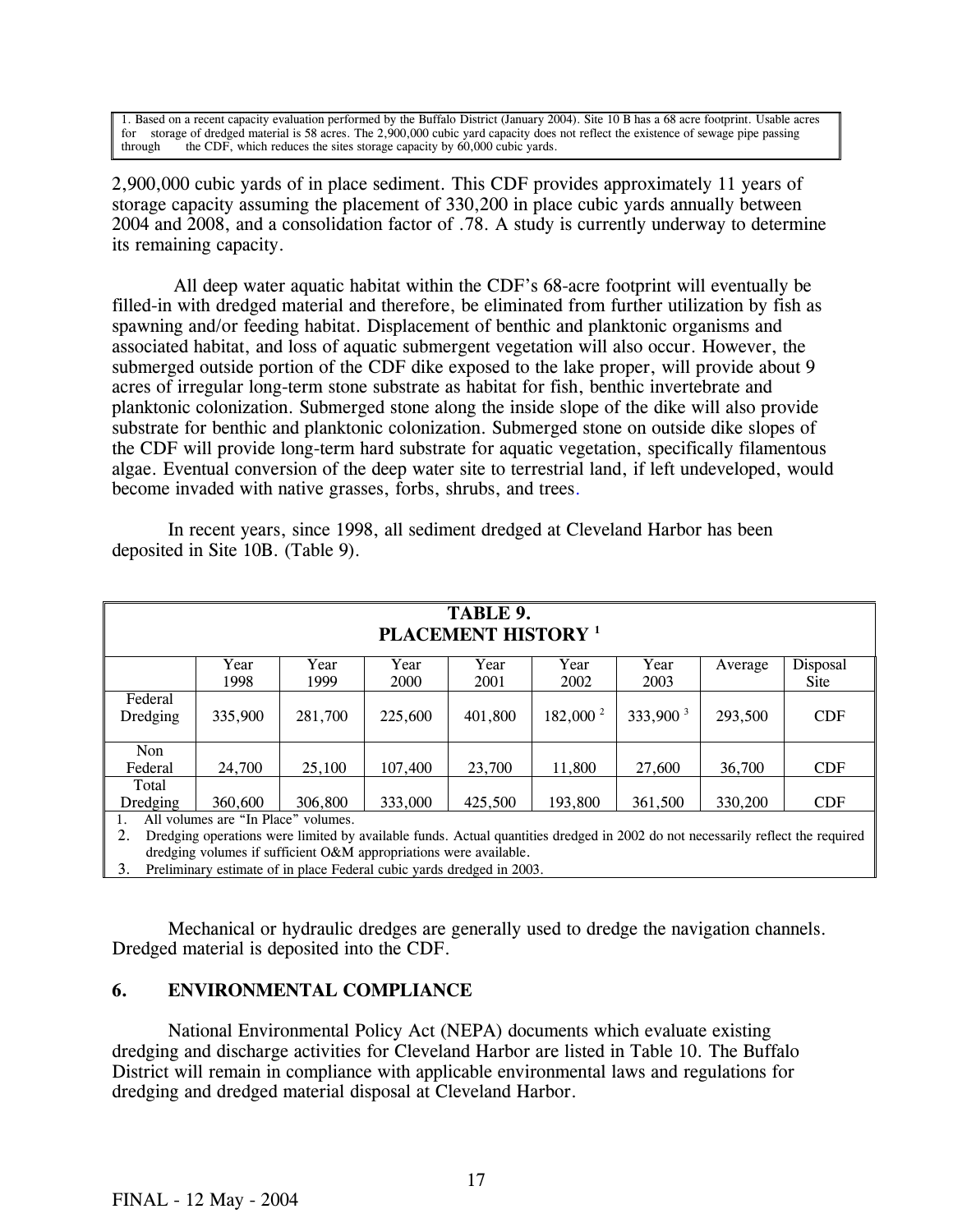| <b>TABLE 10</b><br>PROJECT COMPLIANCE                                         |                                                   |                |                    |                     |  |  |  |  |  |
|-------------------------------------------------------------------------------|---------------------------------------------------|----------------|--------------------|---------------------|--|--|--|--|--|
| Harbor Reach &<br>Discharge Site(s)                                           | Document                                          | Date           | Expiration<br>Date | Scheduled<br>Update |  |  |  |  |  |
| Diked Disposal Site No. 12                                                    | <b>FEIS</b>                                       | 1973-74        |                    |                     |  |  |  |  |  |
| Operations & Maintenance                                                      | <b>FEIS</b>                                       | April 1974     |                    |                     |  |  |  |  |  |
| <b>Diked Disposal Facility</b><br>Site No. 14                                 | <b>FEIS</b>                                       | December 1975  |                    |                     |  |  |  |  |  |
| <b>Diked Disposal Facility</b><br>Site No. 14                                 | <b>Statement of Findings</b>                      | February 1976  |                    |                     |  |  |  |  |  |
| <b>Diked Disposal Facility</b><br>Site No. 14                                 | Supplemental<br><b>Information Report</b>         | January 1980   |                    |                     |  |  |  |  |  |
| <b>Littoral Drift Nourishment</b><br>at Bratenahl and Perkins<br><b>Beach</b> | EA/FONSI                                          | February 1985  |                    |                     |  |  |  |  |  |
| Modification to<br>Dike 14 CDF                                                | <b>FEIS</b>                                       | September 1993 |                    |                     |  |  |  |  |  |
| Modification to<br>Dike 14 CDF                                                | Record of Decision                                | December 1993  |                    |                     |  |  |  |  |  |
| <b>Confined Disposal Facility</b><br>$(Site 10B - 15$ -Year)                  | <b>FEIS</b>                                       | March 1994     |                    |                     |  |  |  |  |  |
| <b>Confined Disposal Facility</b><br>(Site $10B - 15$ -Year)                  | Record of Decision                                | August 1994    |                    |                     |  |  |  |  |  |
| Operations & Maintenance<br>Dredging & Discharge into<br>Dike 10B             | Section 401 Water<br><b>Quality Certification</b> | March 2003     | March 2004         | March 2004          |  |  |  |  |  |

The major problem relating to dredging at the harbor is that Dike 10B, originally projected to reach capacity in 2013, is now expected to reach capacity in 2008. Lower lake levels, increased quantities of Federal dredging, dredging by private entities, and other factors, have reduced the lifespan of the CDF.

CDF Dike 10B, located adjacent to, and to the north of, Burke Lakefront Airport was completed in 1998. However, construction of the South Perimeter Wall/Berm, a component of the original design, was deferred for Value Engineering purposes. The actual physical capacity, with the berm in-place, of the CDF is estimated to be 2,900,000 cubic yards less the space occupied by the storm sewers within the dike. Usage of the design capacity of the Dike is now thought to be possible through dredge material management where excavating equipment would be used to contour dry dredged material. The future management of dredge material in Dike 10B could begin as soon as FY05. The future management of dredge material placed into Dike 10B would allow for complete utilization of Dike 10 B's design capacity.

Investigations are underway, including topographic and marine surveys, that will more precisely estimate dredged material settlement and consolidation, and the year Dike 10B is likely to reach design capacity. Preliminary results indicate that Dike 10 B will reach capacity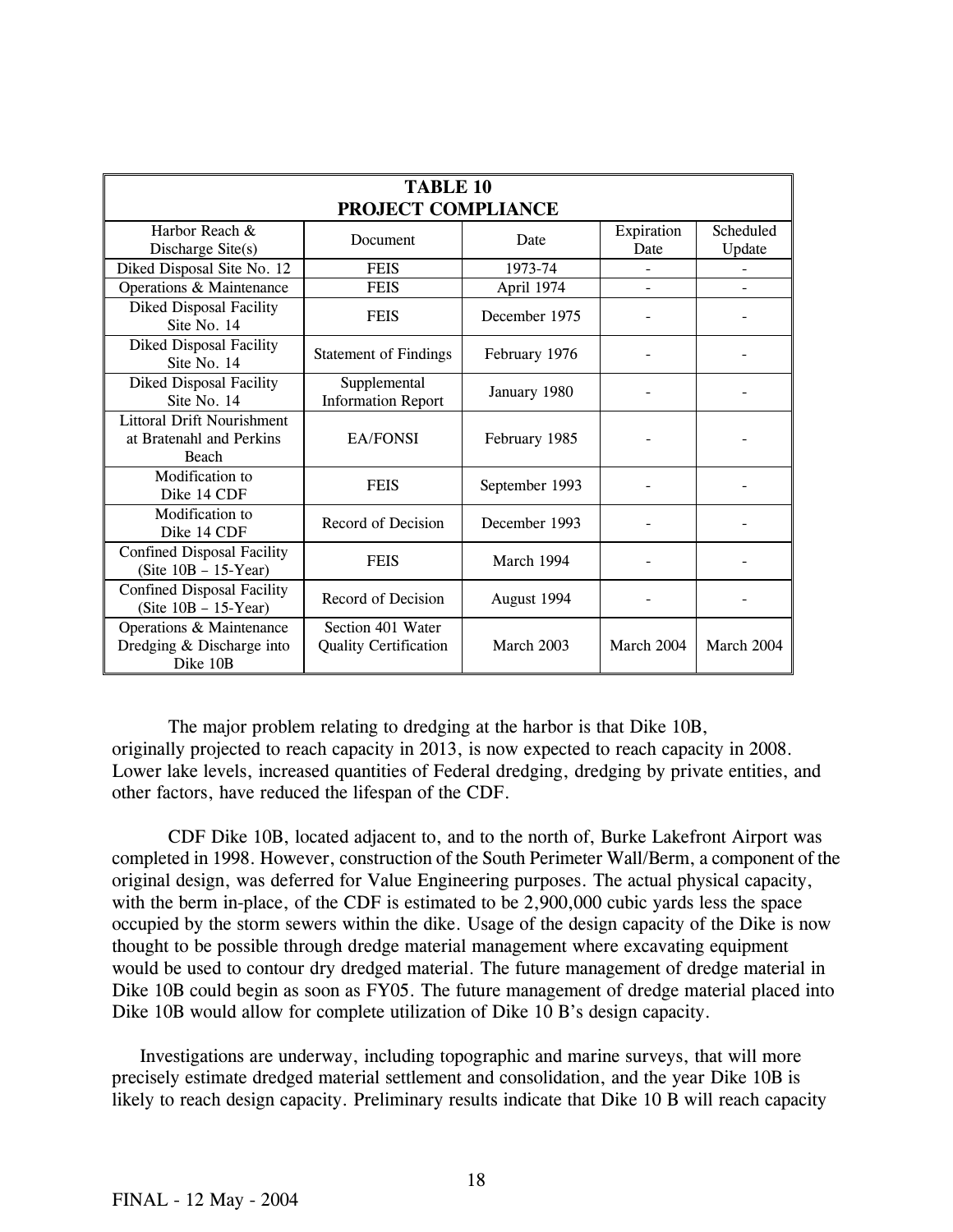in 2008, presuming approximately 330,200 cubic yards of dredged material is placed annually.

A Final Environmental Impact Statement was completed for the construction of Dike 10B in 1994. The south perimeter dike was part of the original design and was therefore evaluated in the 1994 FEIS. It is the opinion of Buffalo District that the construction of the dike is in compliance with NEPA. Therefore, the District Environmental Coordinator distributed a Record of Environmental Consideration for public comment as the method of coordination and determined that a "categorical exclusion" for the proposed Dike 10B operational Filling Management Plan is appropriate.

Required documents for future activities would depend on the dredging and discharge methods selected, expansion of dredging limits, updated information on sediment contamination levels, changes to or expansion of the CDF or significant changes in existing environmental conditions. The Buffalo District normally conducts sediment analyses every five years. The EIS for harbor operations and maintenance activities is updated via an environmental assessment or Supplement to the EIS when these activities substantially change or significant new information on the environmental effects of these activities becomes available.

 Future environmental compliance requirements could include NEPA documentation, Section 404(b)(1) evaluation, Section 401 State Water Quality Certification, and Ohio Coastal Management (CZM) Program Federal Consistency Determination.

#### **7. CONCLUSIONS**

 Cleveland Harbor is economically viable as documented in this assessment. In addition, there is insufficient space in the operational CDF, Dike 10B, to hold dredged material for the next 20 years.

 The Cleveland CDF Dike 10B is rapidly approaching capacity. The facility, initially projected to have a fifteen-year life (1999 thru 2013), is currently projected to reach capacity in 2008, presuming annual dredged material placement is approximately 330,200 cubic yards. There are several factors that affect the useful life of Dike 10B, including the decision to cease placement of material into Dike 14 which has remaining capacity; placement of dredged materials into Dike 10B in 1998; significantly greater quantities of Federal dredging materials; larger quantities of non-Federal dredging placement into Dike 10B; impacts of larger quantities on settlement and consolidation rates; and changes in dredged material composition that also affect settlement and consolidation rates.

 The quantity of dredged material placed into Dike 10B must be closely managed over the next four years to minimize quantities while meeting the needs of commercial navigation. Federal and non-Federal dredged material placement must be minimized to extend the remaining life of the facility. Less annual quantity will reduce 'lifts' which will have a beneficial impact on settlement and consolidation rates, tending to increase remaining capacity.

Meanwhile, planning efforts are underway for interim disposal solutions during the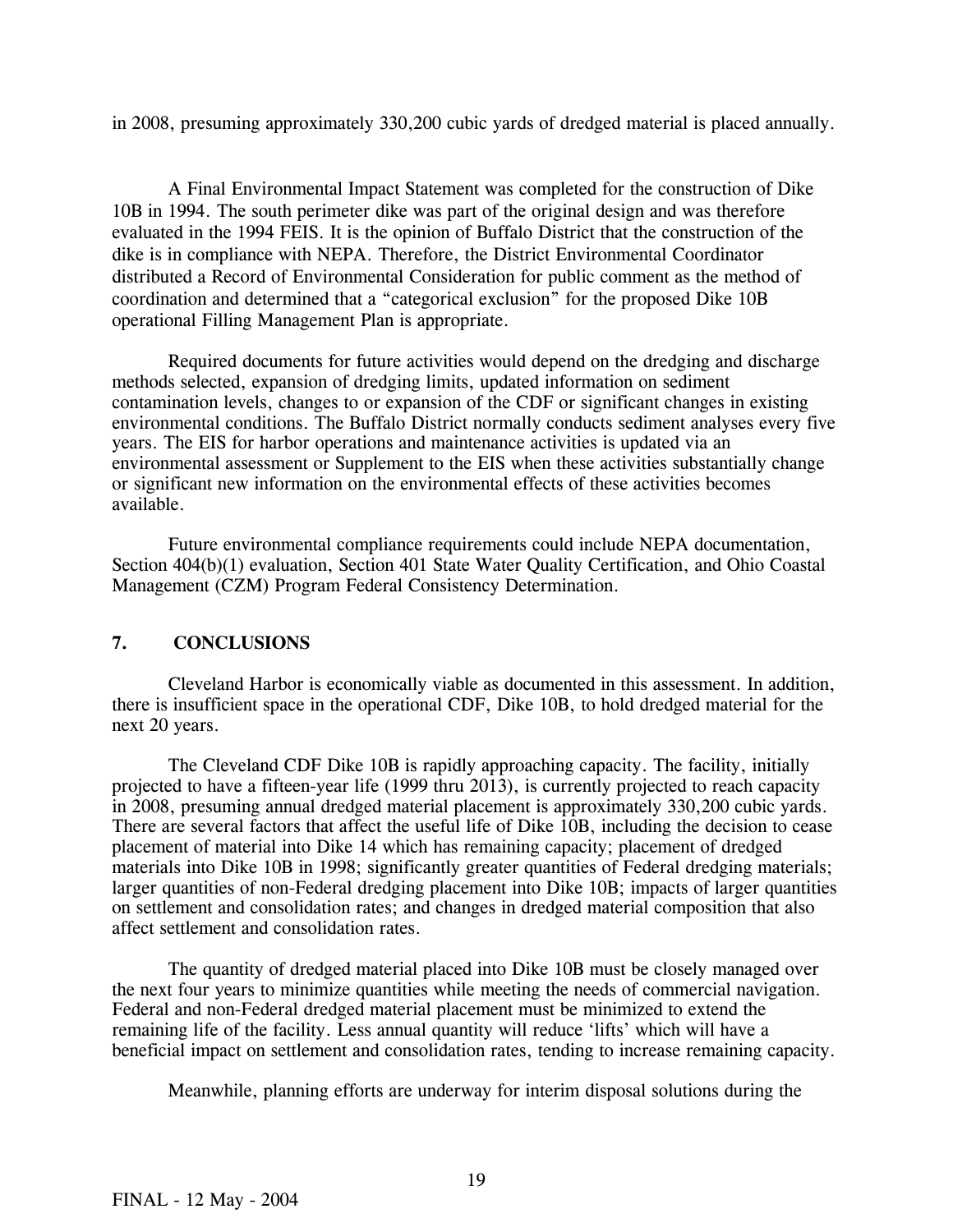years following Dike 10B reaching capacity and before a new twenty-year CDF becomes operational. Solutions would likely include upland disposal, evaluating the capacity of former CDFs 9, 12, and 13 to accept additional dredged material, and potential beneficial reuse of dredged material. Expansion of Dike 12 vertically is considered a likely course of action. Although there is remaining capacity in Dike 14, municipal and state agencies are pursuing a course of recreational and wildlife use of that facility and the conclusion is not to pursue detailed investigation of that option.

 The long term, twenty-year CDF, is projected to be available for receipt of dredged material in the year 2013. The management plan developed during the DMMP must reflect community desires for the Cleveland Lakefront and meet the requirements for the Federal Aviation Administration for safe operation of Burke Lakefront Airport.

 The challenge of uninterrupted navigation channel maintenance dredging at Cleveland Harbor requires effective communication and coordination among the various regulatory agencies, customers and stakeholders to ensure technical approach and solutions consensus. The critical challenges are financing improvements, avian management, consistency with lakefront development plans, and a cost-effective twenty-year dredged materials management solution. Balancing competing requirements and ensuring that effective strategies are in motion will assure uninterrupted operations at Cleveland Harbor.

| <b>TABLE 11</b><br><b>CONCLUSIONS</b>                                     |   |  |  |  |  |  |
|---------------------------------------------------------------------------|---|--|--|--|--|--|
| The ability to maintain this project for the next 20 years is limited by: |   |  |  |  |  |  |
| Disposal Site Capacity                                                    |   |  |  |  |  |  |
| <b>Economic Viability</b>                                                 | N |  |  |  |  |  |
| <b>Environmental Compliance</b>                                           |   |  |  |  |  |  |

#### **8. RECOMMENDATIONS**

 Significant issues to the continued maintenance of this project have been identified in this assessment, conducted during the Phase I DMMP investigation. A study proposal for the development of a Dredged Material Management Plan is underway along with a cost estimate. I recommend that the Phase II DMMP investigation be initiated to develop a long term (twenty year) solution of dredged material disposal at Cleveland Harbor.

### JEFFREY M. HALL LTC, EN